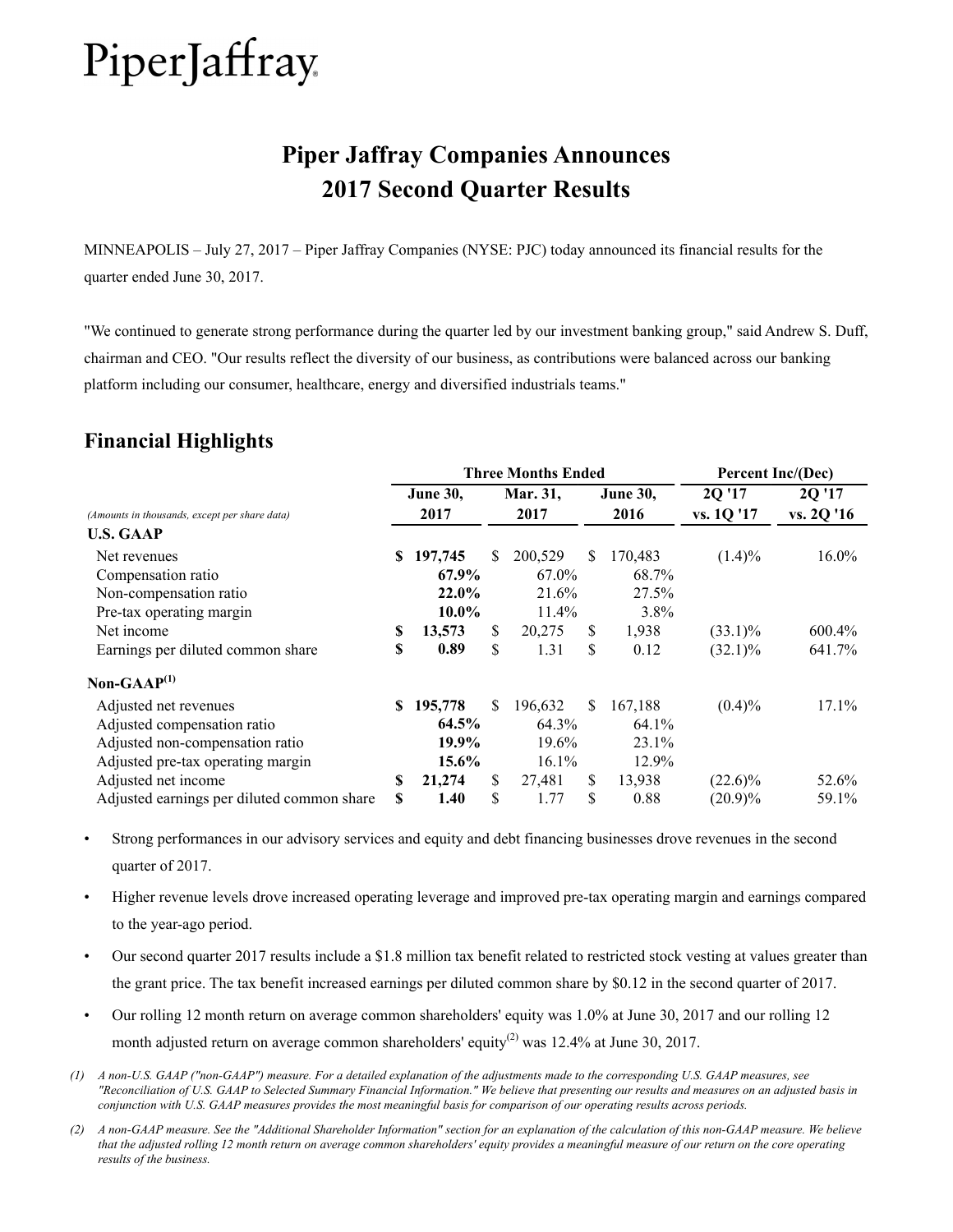### **Business Segment Results**

The firm has two reportable business segments: Capital Markets and Asset Management. Consolidated net revenues and expenses are fully allocated to these two segments. The variance explanations for net revenues and adjusted revenues are consistent on both a U.S. GAAP and non-GAAP basis.

#### **U.S. GAAP Results and Commentary**

#### *Capital Markets*

The following table summarizes our Capital Markets business segment results on a U.S. GAAP basis for the periods presented:

|                          |   |                 |               | <b>Three Months Ended</b> |    |                 | Percent Inc/(Dec) |            |  |
|--------------------------|---|-----------------|---------------|---------------------------|----|-----------------|-------------------|------------|--|
|                          |   | <b>June 30,</b> |               | Mar. 31.                  |    | <b>June 30,</b> | 20'17             | 20'17      |  |
| (Amounts in thousands)   |   | 2017            |               | 2017                      |    | 2016            | vs. 10 '17        | vs. 20 '16 |  |
| Net revenues             |   | \$183,773       | <sup>\$</sup> | 186,285                   |    | \$156,739       | $(1.3)\%$         | 17.2%      |  |
| Operating expenses       |   | \$164,233       | S.            | 164,060                   | S. | 152,028         | $0.1 \%$          | $8.0\%$    |  |
| Pre-tax operating income | S | 19,540          |               | 22.225                    |    | 4.711           | $(12.1)\%$        | 314.8%     |  |
| Pre-tax operating margin |   | 10.6%           |               | $11.9\%$                  |    | $3.0\%$         |                   |            |  |

- Advisory services revenues were \$92.5 million, an increase of 92% compared to the second quarter of 2016. Our results reflect a strong relative performance and broad-based contributions across our advisory business.
- Equity financing revenues of \$24.7 million increased 47% and 6% compared to the year-ago period and the sequential quarter, respectively. Markets continue to be constructive for equity capital raising activity. The revenue synergies that have materialized as a result of our expansion into the energy sector contributed to our performance in the current quarter.
- Debt financing revenues were \$22.0 million, down 34% compared to a strong second quarter of 2016. Revenues were up 34% compared to the first quarter of 2017 as the mix of higher margin business and the diversity in our franchise benefited us in the quarter.
- Equity institutional brokerage revenues of \$20.6 million decreased 9% compared to the year-ago period and increased 2% compared to the first quarter of 2017. Low volatility resulted in lower trading volumes in the second quarter of 2017.
- Fixed income institutional brokerage revenues were \$19.2 million, down 34% and 17% compared to the second quarter of 2016 and the first quarter of 2017, respectively. Our fixed income business confronted challenging market conditions during the quarter, characterized by low volatility, a flattening yield curve and low interest rate levels on an absolute basis. These conditions resulted in light levels of customer flow activity and limited trading opportunities, which reduced our revenues.
- Investment income, which includes realized and unrealized gains and losses on investments (including amounts attributable to noncontrolling interests) in our merchant banking fund, senior living fund, and firm investments, was \$5.3 million for the quarter, compared to \$7.5 million and \$10.5 million in the year-ago period and the sequential quarter, respectively. We recorded higher gains on our firm investments in the second quarter of 2016, and higher gains on our merchant banking portfolio in the first quarter of 2017.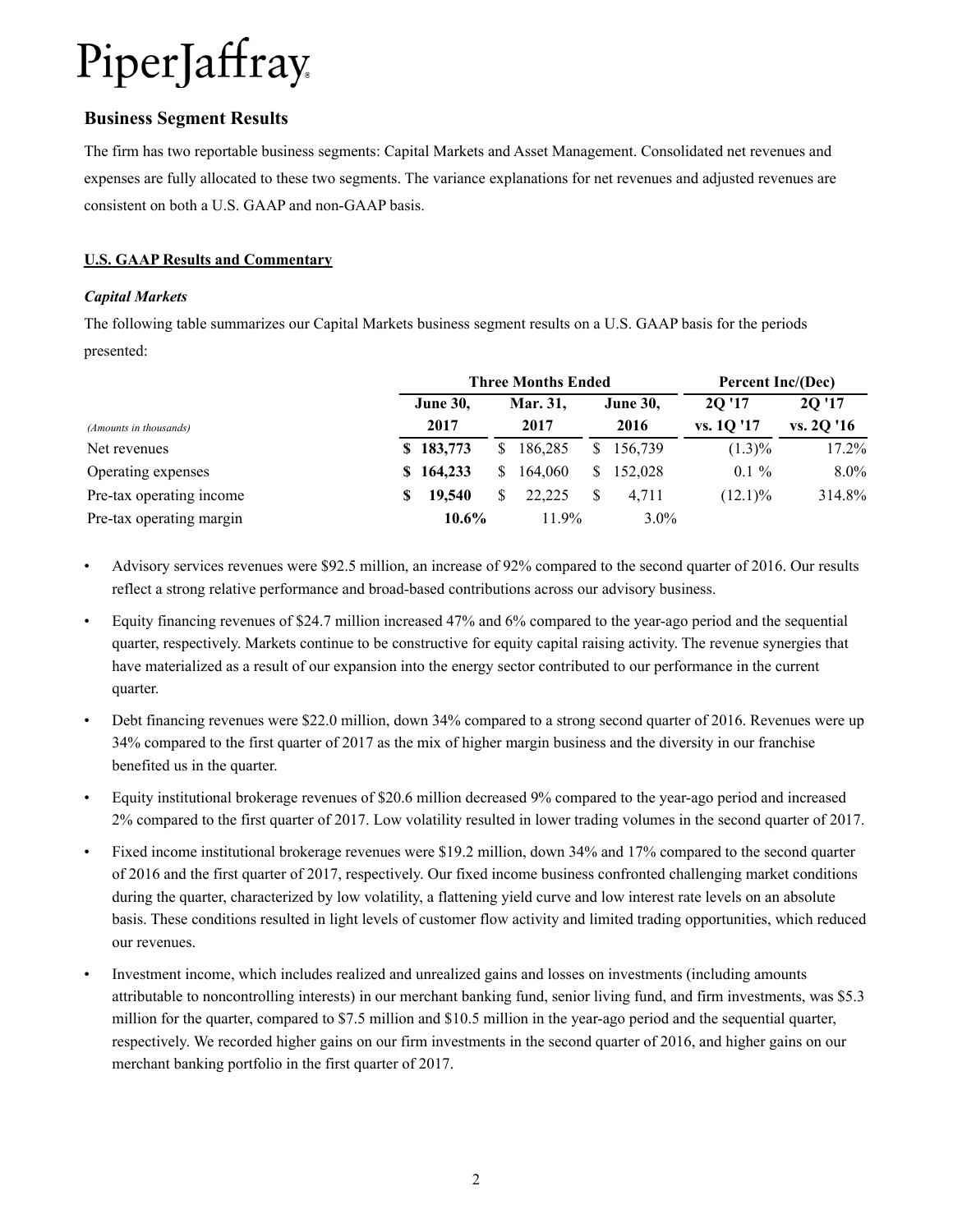- Operating expenses for the second quarter of 2017 were \$164.2 million, up 8% compared to the second quarter of 2016 due to higher compensation expenses arising from increased revenues. These increases were partially offset by lower acquisition-related compensation expenses related to the acquisition of Simmons & Company International ("Simmons") which we acquired on February 26, 2016, as well as lower restructuring costs. In the year-ago period, we recorded \$3.4 million of restructuring and integration costs primarily related to the acquisition of Simmons.
- Segment pre-tax operating margin was 10.6% compared to 3.0% in the year-ago period and 11.9% in the first quarter of 2017. Pre-tax operating margin increased compared to the second quarter of 2016 due primarily to a lower noncompensation ratio driven by an increase in revenues and lower levels of restructuring costs. Pre-tax operating margin declined compared to the sequential quarter due to a higher compensation ratio resulting from a change in our mix of business.

#### *Asset Management*

The following table summarizes our Asset Management business segment results on a U.S. GAAP basis for the periods presented:

|                                 |    |                 |    | <b>Three Months Ended</b> |     |                 | Percent Inc/(Dec) |            |  |
|---------------------------------|----|-----------------|----|---------------------------|-----|-----------------|-------------------|------------|--|
|                                 |    | <b>June 30,</b> |    | Mar. 31,                  |     | <b>June 30,</b> | 20'17             | 2Q '17     |  |
| (Amounts in thousands)          |    | 2017            |    | 2017                      |     | 2016            | vs. 10 '17        | vs. 2Q '16 |  |
| Management and performance fees | S  | 13,689          | S  | 14,010                    | S   | 12,801          | $(2.3)\%$         | 6.9 $%$    |  |
| Investment income               | S  | 283             | \$ | 234                       | \$. | 943             | 20.9%             | $(70.0)\%$ |  |
| Operating expenses              | S  | 13,645          | \$ | 13.660                    | S   | 11.946          | (0.1)%            | 14.2 $%$   |  |
| Pre-tax operating income        | \$ | 327             | \$ | 584                       | S   | 1,798           | $(44.0)\%$        | $(81.8)\%$ |  |
| Pre-tax operating margin        |    | 2.3%            |    | $4.1\%$                   |     | 13.1%           |                   |            |  |

• Management and performance fees of \$13.7 million increased 7% compared to the year-ago period due to higher management fees from our MLP strategies resulting from higher average AUM.

- Operating expenses for the current quarter were \$13.6 million, up 14% compared to the year-ago period, due to higher expenses stemming from the hiring of new investment teams as part of our ongoing strategy to diversify our product platform.
- Segment pre-tax operating margin was 2.3% compared to 13.1% in the year-ago period and 4.1% in the first quarter of 2017. Pre-tax operating margin decreased compared to the second quarter of 2016 due to a higher compensation ratio. The hiring of new investment teams, which increased compensation expenses, combined with AUM outflows from existing equity strategies and the resultant reduction in revenue, has lowered our pre-tax operating margin.
- AUM was \$8.6 billion at the end of the second quarter of 2017, compared to \$8.1 billion in the year-ago period and \$8.8 billion at the end of the first quarter of 2017. The decrease in AUM compared to the sequential quarter was due to net market depreciation for MLP product offerings, which was partially offset by net client inflows in our equity product offerings as AUM inflows from new investment teams offset outflows from existing strategies.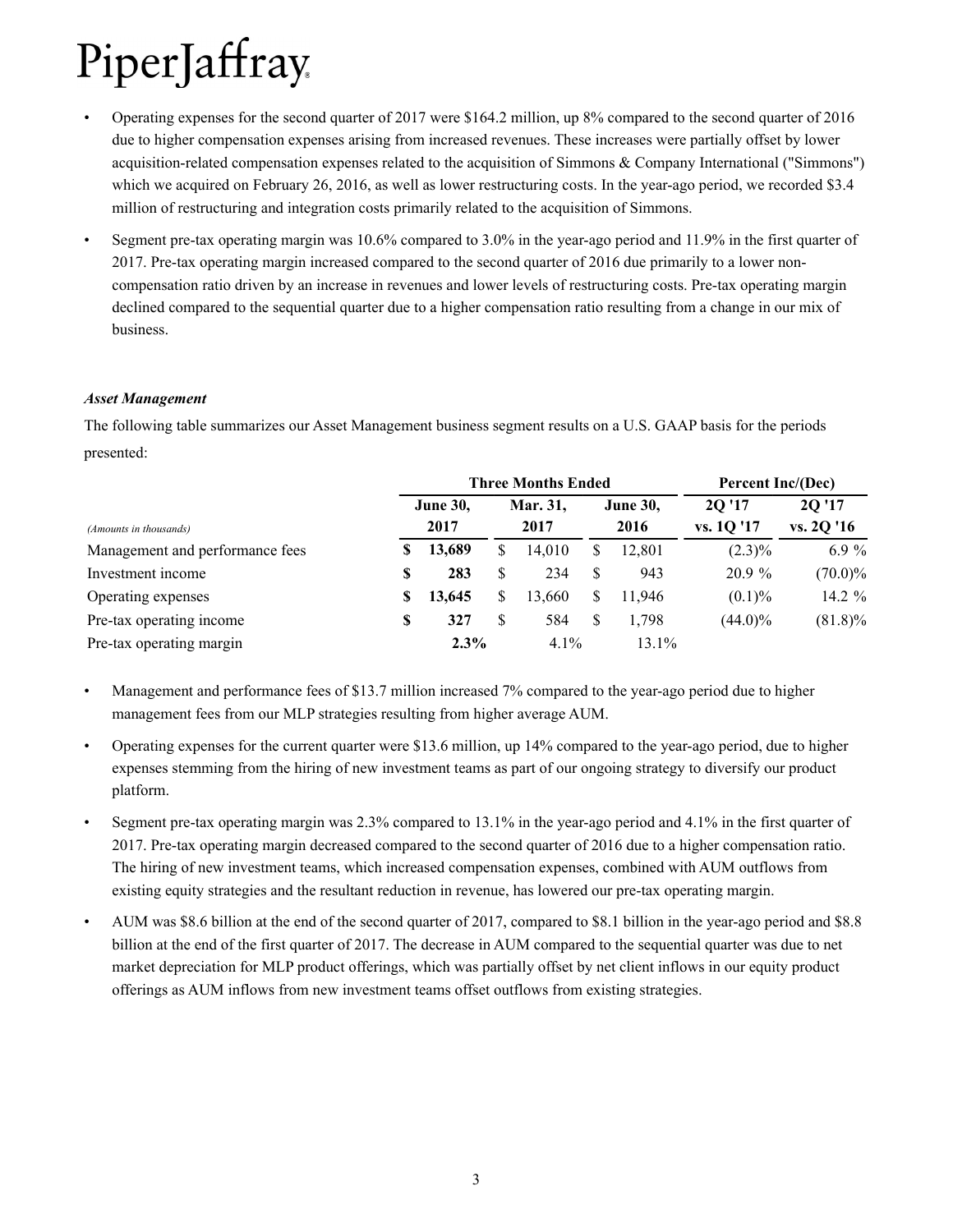#### **Non-GAAP Results and Commentary**

Throughout this section of the press release we present financial measures that are not prepared in accordance with U.S. generally accepted accounting principles ("U.S. GAAP"). The non-GAAP financial measures include adjustments to exclude (1) revenues and expenses related to noncontrolling interests, (2) amortization of intangible assets related to acquisitions, (3) compensation and non-compensation expenses from acquisition-related agreements and (4) restructuring and acquisition integration costs. Management believes that presenting results and measures on this adjusted basis alongside U.S. GAAP measures provides the most meaningful basis for comparison of its operating results across periods, and enhances the overall understanding of our current financial performance by excluding certain items that may not be indicative of our core operating results. The non-GAAP financial measures should be considered in addition to, not as a substitute for, measures of financial performance prepared in accordance with U.S. GAAP. For a detailed explanation of the adjustments made to the corresponding U.S. GAAP measures, see "Reconciliation of U.S. GAAP to Selected Summary Financial Information."

#### *Capital Markets*

The following table summarizes our Capital Markets business segment results on a non-GAAP basis for the periods presented:

|                                   |   |                 | <b>Three Months Ended</b> |    |                 | Percent Inc/(Dec) |            |  |
|-----------------------------------|---|-----------------|---------------------------|----|-----------------|-------------------|------------|--|
|                                   |   | <b>June 30,</b> | Mar. 31.                  |    | <b>June 30,</b> | 20'17             | 2Q'17      |  |
| (Amounts in thousands)            |   | 2017            | 2017                      |    | 2016            | vs. 10 '17        | vs. 2Q '16 |  |
| Adjusted net revenues             |   | \$181,806       | \$182,388                 | S. | 153,444         | $(0.3)\%$         | 18.5%      |  |
| Adjusted operating expenses       |   | \$152,847       | \$152,561                 |    | \$135,106       | $0.2 \%$          | 13.1%      |  |
| Adjusted pre-tax operating income | S | 28,959          | 29.827                    |    | 18.338          | $(2.9)\%$         | 57.9%      |  |
| Adjusted pre-tax operating margin |   | 15.9%           | $16.4\%$                  |    | 12.0%           |                   |            |  |

The variance explanations for adjusted net revenues on a non-GAAP basis are consistent with those for net revenues on a U.S. GAAP basis.

- Adjusted operating expenses for the second quarter of 2017 were \$152.8 million, up 13% compared to the second quarter of 2016, due to higher compensation expenses as a result of increased revenues.
- Adjusted segment pre-tax operating margin was 15.9% compared to 12.0% in the year-ago period and 16.4% in the first quarter of 2017. Adjusted pre-tax operating margin was higher compared to the second quarter of 2016 primarily due to operating leverage as a result of higher revenues. Adjusted net revenues increased 19% and adjusted operating expenses increased 13% compared to the second quarter of 2016, reflecting operating leverage in the business and expense discipline.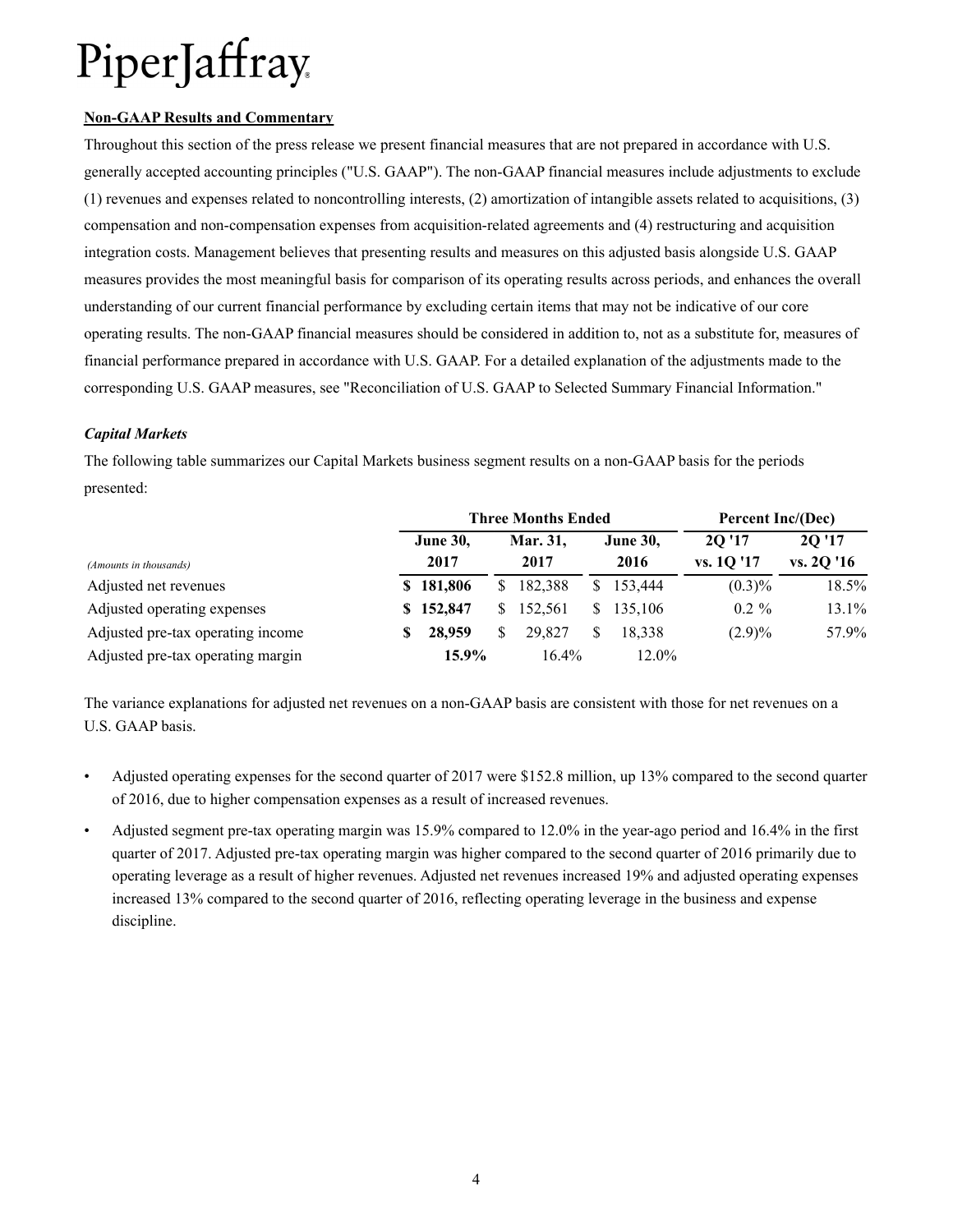#### *Asset Management*

The following table summarizes our Asset Management business segment results on a non-GAAP basis for the periods presented:

|                                                                            |    |                 | <b>Three Months Ended</b> |   |                 | Percent Inc/(Dec) |            |  |
|----------------------------------------------------------------------------|----|-----------------|---------------------------|---|-----------------|-------------------|------------|--|
|                                                                            |    | <b>June 30,</b> | Mar. 31,                  |   | <b>June 30,</b> | 2Q'17             | 20 '17     |  |
| (Amounts in thousands)                                                     |    | 2017            | 2017                      |   | 2016            | vs. 1Q '17        | vs. 2Q '16 |  |
| Adjusted management and performance fees                                   | S  | 13,689          | \$<br>14,010              | S | 12,801          | $(2.3)\%$         | $6.9\%$    |  |
| Adjusted investment income                                                 | S  | 283             | \$<br>234                 | S | 943             | $20.9\%$          | $(70.0)\%$ |  |
| Adjusted operating expenses                                                | S  | 12,368          | \$<br>12,382              | S | 10,559          | $(0.1)\%$         | 17.1%      |  |
| Adjusted pre-tax operating income                                          | \$ | 1,604           | \$<br>1,862               | S | 3,185           | $(13.9)\%$        | $(49.6)\%$ |  |
| Adjusted pre-tax operating margin                                          |    | 11.5%           | $13.1\%$                  |   | 23.2%           |                   |            |  |
| Adjusted segment pre-tax operating margin<br>excluding investment income * |    | $9.7\%$         | 11.6%                     |   | $17.5\%$        |                   |            |  |

*\* Management believes that presenting adjusted segment pre-tax operating margin excluding investment income, a non-GAAP measure, provides the most meaningful basis for comparison of the operating results for the Asset Management segment across periods.* 

The variance explanations for adjusted net revenues, adjusted operating expenses and adjusted operating margin on a non-GAAP basis are consistent with those for the corresponding measures on a U.S. GAAP basis. The difference between our operating expenses on a U.S. GAAP basis and our adjusted operating expenses on a non-GAAP basis is due to intangible asset amortization expense. See the discussion above on AUM.

## **Income Taxes**

Effective as of January 1, 2017, new accounting guidance requires us to recognize the income tax effects of stock-based compensation awards in the income statement when the awards vest, rather than as additional paid-in capital. For the three and six months ended June 30, 2017, we recorded a tax benefit of \$1.8 million and \$8.7 million, respectively, related to restricted stock vesting at values greater than the grant price.

### **Dividends**

Our Board of Directors has declared a cash dividend on the company's common stock of \$0.3125 per share to be paid on September 15, 2017, to shareholders of record as of the close of business on August 28, 2017. We initiated the payment of a dividend in the first quarter of 2017 as another way of returning capital to our shareholders and reflects the level and stability of our earnings.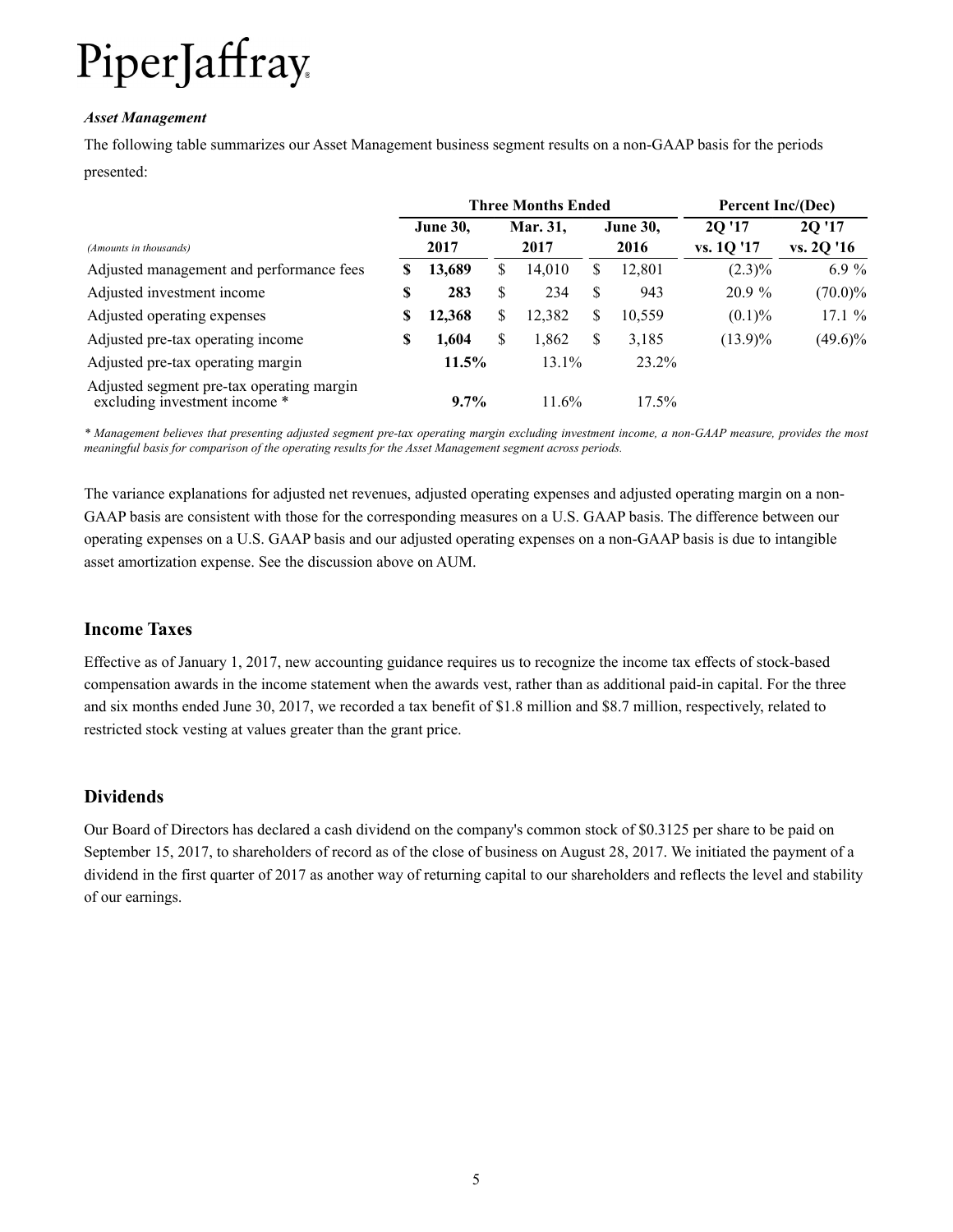### **Additional Shareholder Information**

|                                                                                      |                 | <b>For the Quarter Ended</b> |                 |
|--------------------------------------------------------------------------------------|-----------------|------------------------------|-----------------|
|                                                                                      | June 30, 2017   | Mar. 31, 2017                | June 30, 2016   |
| <b>Full time employees</b>                                                           | 1,291           | 1,277                        | 1,299           |
| <b>Equity financings</b>                                                             |                 |                              |                 |
| $#$ of transactions                                                                  | 17              | 27                           | 16              |
| Capital raised                                                                       | \$3.9 billion   | \$6.2 billion                | \$3.5 billion   |
| <b>Municipal negotiated issuances</b>                                                |                 |                              |                 |
| $#$ of transactions                                                                  | 140             | 123                          | 192             |
| Par value                                                                            | \$3.5 billion   | \$3.4 billion                | \$5.0 billion   |
| <b>Advisory transactions</b>                                                         |                 |                              |                 |
| $#$ of transactions                                                                  | 46              | 29                           | 22              |
| Aggregate deal value                                                                 | \$8.1 billion   | \$8.4 billion                | \$2.4 billion   |
| <b>Asset Management</b>                                                              |                 |                              |                 |
| <b>AUM</b>                                                                           | \$8.6 billion   | \$8.8 billion                | \$8.1 billion   |
| Common shareholders' equity                                                          | \$789.6 million | \$778.2 million              | \$775.0 million |
| Number of common shares outstanding<br>(in thousands)                                | 12,873          | 12,785                       | 12,425          |
| Rolling 12 month return on average common<br>shareholders' equity *                  | $1.0\%$         | $(0.5)\%$                    | 2.8%            |
| Adjusted rolling 12 month return on average<br>common shareholders' equity $\dagger$ | $12.4\%$        | 11.5%                        | 6.7%            |
| Book value per share                                                                 | \$61.34         | \$60.87                      | \$62.38         |
| Tangible book value per share $\ddagger$                                             | \$43.79         | \$42.90                      | \$35.94         |

\* Rolling 12 month return on average common shareholders' equity is computed by dividing net income applicable to Piper Jaffray Companies' for the last 12 months by average monthly common shareholders' equity.

† Adjusted rolling 12 month return on average common shareholders' equity, a non-GAAP measure, is computed by dividing adjusted net income for the last 12 months by average monthly common shareholders' equity. For a detailed explanation of the components of adjusted net income, see "Reconciliation of U.S. GAAP to Selected Summary Financial Information." Management believes that the adjusted rolling 12 month return on average common shareholders' equity provides a meaningful measure of our return on the core operating results of the business.

‡ Tangible book value per share, a non-GAAP measure, is computed by dividing tangible common shareholders' equity by common shares outstanding. Tangible common shareholders' equity equals total common shareholders' equity less goodwill and identifiable intangible assets. Management believes that tangible book value per share is a meaningful measure of the tangible assets deployed in our business. Shareholders' equity is the most directly comparable U.S. GAAPfinancial measure to tangible shareholders'equity. The following is a reconciliation of shareholders'equity to tangible shareholders' equity:

|                                                     | As of         | As of         | As of         |  |
|-----------------------------------------------------|---------------|---------------|---------------|--|
| (Amounts in thousands)                              | June 30, 2017 | Mar. 31, 2017 | June 30, 2016 |  |
| Common shareholders' equity                         | 789.575       | 778.165       | 775,011       |  |
| Deduct: goodwill and identifiable intangible assets | 225.808       | 229.630       | 328.491       |  |
| Tangible common shareholders' equity                | 563.767       | 548.535       | 446.520       |  |

## **Conference Call**

Andrew S. Duff, chairman and chief executive officer, and Debbra L. Schoneman, chief financial officer, will hold a conference call to review the financial results on Thursday, July 27, 2017, at 9:30 a.m. ET (8:30 a.m. CT). The earnings release will be available on or after July 27, 2017, at the firm's Web site at www.piperjaffray.com. The call can be accessed via webcast or by dialing (888) 810-0209 or (706) 902-1361 (international) and referencing reservation #49047086. Callers should dial in at least 15 minutes prior to the call time. A replay of the conference call will be available beginning at approximately 12:30 p.m. ET (11:30 a.m. CT) on July 27, 2017 at the same Web address or by calling (855) 859-2056 and referencing reservation #49047086.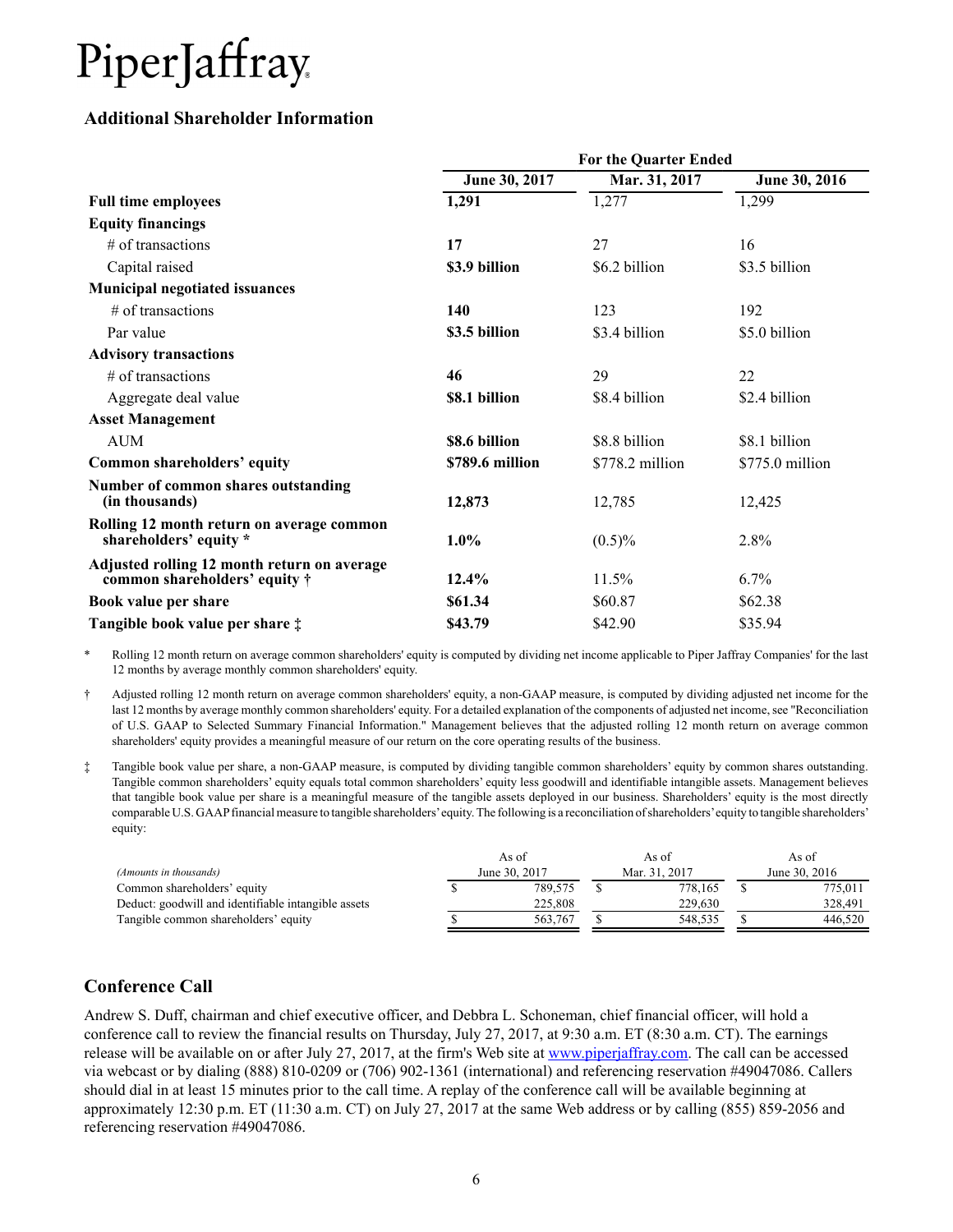### **About Piper Jaffray**

Piper Jaffray is an investment bank and asset management firm serving clients in the U.S. and internationally. Proven advisory teams combine deep industry, product and sector expertise with ready access to capital. Founded in 1895, the firm is headquartered in Minneapolis and has offices across the United States and in London, Aberdeen, Hong Kong and Zurich. www.piperjaffray.com

#### **Investor Relations Contact**

Tom Smith Tel: (612)303-6336

## **Cautionary Note Regarding Forward-Looking Statements**

This press release and the conference call to discuss the contents of this press release contain forward-looking statements. Statements that are not historical or current facts, including statements about beliefs and expectations, are forward-looking statements and are subject to significant risks and uncertainties that are difficult to predict. These forward-looking statements cover, among other things, statements made about political, economic and market conditions (including the outlook for equity markets and the interest rate environment), the environment and prospects for corporate advisory, capital markets and public finance transactions (including our performance in specific sectors and the outlook for future quarters), as well as our equity and fixed income brokerage and our asset management business, anticipated financial results generally (including expectations regarding our non-compensation expenses, compensation and benefits expense, compensation ratio, revenue levels, operating margins, earnings per share, effective tax rate, and return on equity), current deal pipelines (or backlogs), the liquidity of fixed income markets and impact on our related inventory, our strategic priorities (including the diversification of our product platform and growth in public finance, asset management, and corporate advisory), our ability to pay quarterly dividends to our shareholders, or other similar matters.

Forward-looking statements involve inherent risks and uncertainties, both known and unknown, and important factors could cause actual results to differ materially from those anticipated or discussed in the forward-looking statements. These risks, uncertainties and important factors include, but are not limited to, the following:

- market and economic conditions or developments may be unfavorable, including in specific sectors in which we operate, and these conditions or developments, such as market fluctuations or volatility, may adversely affect our business, revenue levels and profitability;
- net revenues from equity and debt financings and corporate advisory engagements may vary materially depending on the number, size, and timing of completed transactions, and completed transactions do not generally provide for subsequent engagements;
- the volume of anticipated investment banking transactions as reflected in our deal pipelines (and the net revenues we earn from such transactions) may differ from expected results if there is a decline in macroeconomic conditions or the financial markets, or if the terms of any transactions are modified;
- asset management revenue may vary based on product trends favoring passive investment products, and investment performance and market factors, with market factors impacting certain sectors that are more heavily weighted to our business, e.g. energybased MLP funds;
- interest rate volatility, especially if the changes are rapid or severe, could negatively impact our fixed income institutional business and the negative impact could be exaggerated by reduced liquidity in the fixed income markets; and
- our stock price may fluctuate as a result of several factors, including but not limited to, changes in our revenues and operating results.

A further listing and description of these and other risks, uncertainties and important factors can be found in the sections titled "Risk Factors" in Part I, Item 1A of our Annual Report on Form 10-K for the year ended December 31, 2016 and "Management's Discussion and Analysis of Financial Condition and Results of Operations" in Part II, Item 7 of our Annual Report on Form 10-K for the year ended December 31, 2016, and updated in our subsequent reports filed with the SEC (available at our Web site at www.piperjaffray.com and at the SEC Web site at www.sec.gov).

Forward-looking statements speak only as of the date they are made, and readers are cautioned not to place undue reliance on them. We undertake no obligation to update them in light of new information or future events.

© 2017 Piper Jaffray Companies, 800 Nicollet Mall, Suite 1000, Minneapolis, Minnesota 55402-7020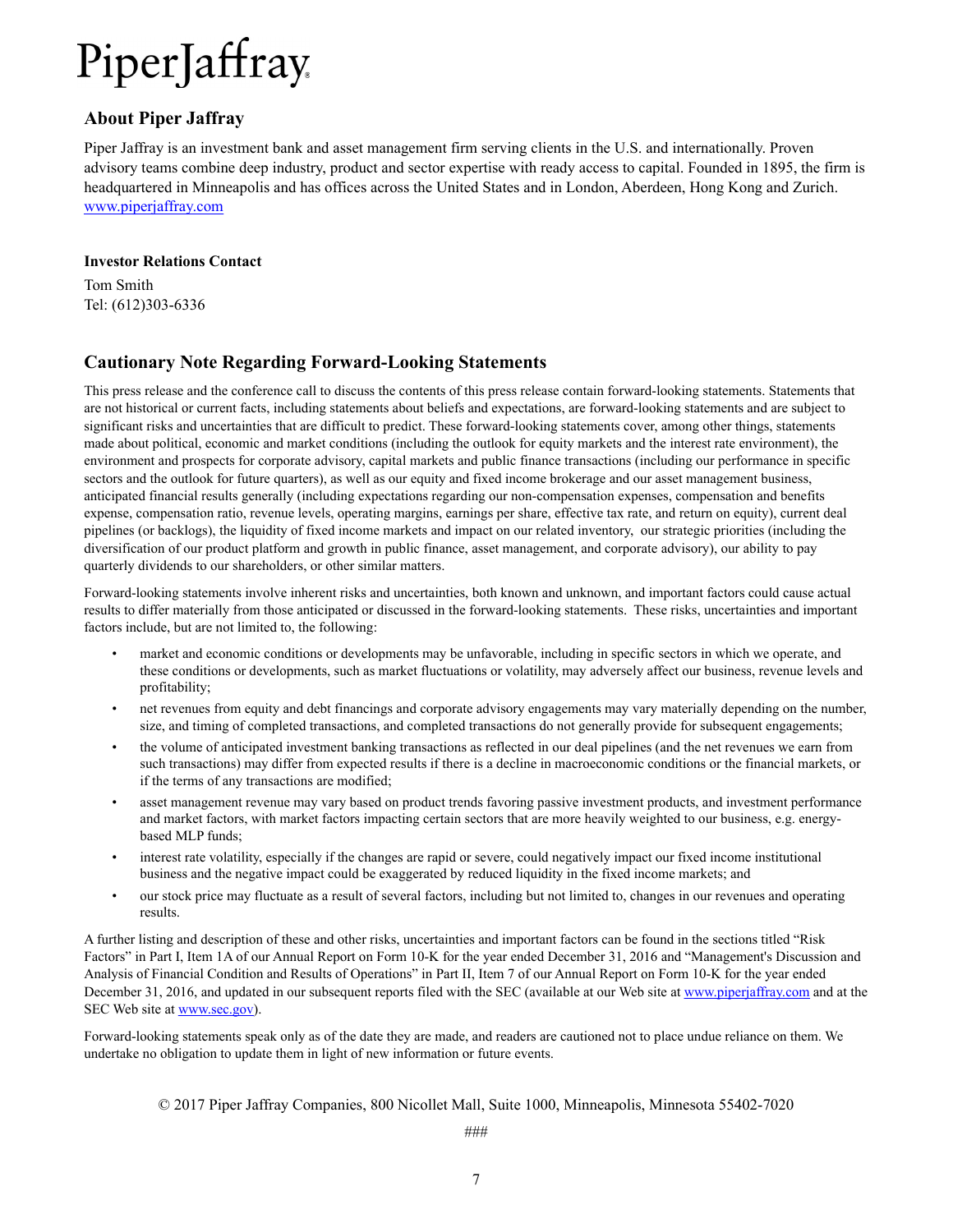### **Piper Jaffray Companies Preliminary Results of Operations (U.S. GAAP – Unaudited)**

|                                                                                 |                 |             | <b>Three Months Ended</b> |               |                 | Percent Inc/(Dec)                                           |                                                             | <b>Six Months Ended</b> |                 |               |                 |                                                             |
|---------------------------------------------------------------------------------|-----------------|-------------|---------------------------|---------------|-----------------|-------------------------------------------------------------|-------------------------------------------------------------|-------------------------|-----------------|---------------|-----------------|-------------------------------------------------------------|
|                                                                                 | <b>June 30,</b> |             | Mar. 31,                  |               | <b>June 30,</b> | 2Q '17                                                      | 2Q'17                                                       |                         | <b>June 30,</b> |               | <b>June 30,</b> | Percent                                                     |
| (Amounts in thousands, except per share data)                                   | 2017            |             | 2017                      |               | 2016            | vs. 1Q '17                                                  | vs. 2Q '16                                                  |                         | 2017            |               | 2016            | Inc/(Dec)                                                   |
| <b>Revenues:</b>                                                                |                 |             |                           |               |                 |                                                             |                                                             |                         |                 |               |                 |                                                             |
| Investment banking                                                              | \$138,528       |             | \$132,250                 | <sup>\$</sup> | 97,414          | 4.7%                                                        | $42.2 \%$ \$                                                |                         | 270,778         |               | \$201,352       | 34.5 %                                                      |
| Institutional brokerage                                                         | 37,074          |             | 39,136                    |               | 48,185          | (5.3)                                                       | (23.1)                                                      |                         | 76,210          |               | 80,234          | (5.0)                                                       |
| Asset management                                                                | 15,186          |             | 16,007                    |               | 14,595          | (5.1)                                                       | 4.0                                                         |                         | 31,193          |               | 28,443          | 9.7                                                         |
| Interest                                                                        | 7,766           |             | 7,719                     |               | 7,922           | 0.6                                                         | (2.0)                                                       |                         | 15,485          |               | 16,751          | (7.6)                                                       |
| Investment income                                                               | 5,453           |             | 10,375                    |               | 8,276           | (47.4)                                                      | (34.1)                                                      |                         | 15,828          |               | 9,213           | 71.8                                                        |
| <b>Total revenues</b>                                                           | 204,007         |             | 205,487                   |               | 176,392         | (0.7)                                                       | 15.7                                                        |                         | 409,494         |               | 335,993         | 21.9                                                        |
| Interest expense                                                                | 6,262           |             | 4,958                     |               | 5,909           | 26.3                                                        | 6.0                                                         |                         | 11,220          |               | 11,954          | (6.1)                                                       |
| Net revenues                                                                    | 197,745         |             | 200,529                   |               | 170,483         | (1.4)                                                       | 16.0                                                        |                         | 398,274         |               | 324,039         | 22.9                                                        |
| Non-interest expenses:                                                          |                 |             |                           |               |                 |                                                             |                                                             |                         |                 |               |                 |                                                             |
| Compensation and benefits                                                       | 134,314         |             | 134,378                   |               | 117,148         |                                                             | 14.7                                                        |                         | 268,692         |               | 221,584         | 21.3                                                        |
| Outside services                                                                | 9,789           |             | 10,328                    |               | 10,184          | (5.2)                                                       | (3.9)                                                       |                         | 20,117          |               | 18,635          | $8.0\,$                                                     |
| Occupancy and equipment                                                         | 8,257           |             | 8,462                     |               | 8,850           | (2.4)                                                       | (6.7)                                                       |                         | 16,719          |               | 16,568          | 0.9                                                         |
| Communications                                                                  | 7,273           |             | 7,616                     |               | 7,294           | (4.5)                                                       | (0.3)                                                       |                         | 14,889          |               | 14,624          | 1.8                                                         |
| Marketing and business development                                              | 8,282           |             | 7,547                     |               | 9,171           | 9.7                                                         | (9.7)                                                       |                         | 15,829          |               | 16,175          | (2.1)                                                       |
| Trade execution and clearance                                                   | 1,928           |             | 1,811                     |               | 1,916           | 6.5                                                         | 0.6                                                         |                         | 3,739           |               | 3,678           | 1.7                                                         |
| Restructuring and integration costs                                             |                 |             | $\overline{\phantom{0}}$  |               | 3,433           | $\ensuremath{\text{N}}/\ensuremath{\text{M}}$               | N/M                                                         |                         |                 |               | 10,206          | $\ensuremath{\text{N}}\xspace/\ensuremath{\text{M}}\xspace$ |
| Intangible asset amortization expense                                           | 3,822           |             | 3,822                     |               | 4,094           |                                                             | (6.6)                                                       |                         | 7,644           |               | 7,390           | 3.4                                                         |
| Back office conversion costs                                                    | 868             |             | 866                       |               |                 | 0.2                                                         | $\ensuremath{\text{N}}\xspace/\ensuremath{\text{M}}\xspace$ |                         | 1,734           |               |                 | $\ensuremath{\text{N}}\xspace/\ensuremath{\text{M}}\xspace$ |
| Other operating expenses                                                        | 3,345           |             | 2,890                     |               | 1,884           | 15.7                                                        | 77.5                                                        |                         | 6,235           |               | 5,228           | 19.3                                                        |
| Total non-interest expenses                                                     | 177,878         |             | 177,720                   |               | 163,974         | $\overline{0.1}$                                            | 8.5                                                         |                         | 355,598         |               | 314,088         | 13.2                                                        |
|                                                                                 |                 |             |                           |               |                 |                                                             |                                                             |                         |                 |               |                 |                                                             |
| Income before income tax expense/<br>(benefit)                                  | 19,867          |             | 22,809                    |               | 6,509           | (12.9)                                                      | 205.2                                                       |                         | 42,676          |               | 9,951           | 328.9                                                       |
| Income tax expense/(benefit)                                                    | 4,906           |             | (395)                     |               | 1,996           | $\ensuremath{\text{N}}\xspace/\ensuremath{\text{M}}\xspace$ | 145.8                                                       |                         | 4,511           |               | 2,252           | 100.3                                                       |
| Net income                                                                      | 14,961          |             | 23,204                    |               | 4,513           | (35.5)                                                      | 231.5                                                       |                         | 38,165          |               | 7,699           | 395.7                                                       |
| Net income applicable to<br>noncontrolling interests                            | 1,388           |             | 2,929                     |               | 2,575           | (52.6)                                                      | (46.1)                                                      |                         | 4,317           |               | 3,324           | 29.9                                                        |
| Net income applicable to<br>Piper Jaffray Companies (a)                         | 13,573<br>S     | -S          | 20,275                    | \$            | 1,938           | (33.1)                                                      | 600.4                                                       | \$                      | 33,848          | \$            | 4,375           | 673.7                                                       |
| Net income applicable to<br>Piper Jaffray Companies'<br>common shareholders (a) | 11,522<br>\$    |             | 16,828<br>\$              | -S            | 1,577           | (31.5)                                                      | 630.6                                                       | \$                      | 28,412          | \$            | 3,685           | 671.0                                                       |
| Earnings per common share                                                       |                 |             |                           |               |                 |                                                             |                                                             |                         |                 |               |                 |                                                             |
| Basic                                                                           | \$<br>0.89      |             | \$<br>1.33                | \$            | 0.12            | (33.1)                                                      | 641.7                                                       | \$                      | 2.24            | \$            | 0.28            | 700.0                                                       |
| Diluted                                                                         | \$<br>0.89      |             | $\mathbb{S}$<br>1.31      | $\$$          | 0.12            | (32.1)                                                      | 641.7                                                       | \$                      | 2.21            | \$            | 0.28            | 689.3                                                       |
| Dividends declared per<br>common share                                          | \$<br>0.31      | $\mathbb S$ | 0.31                      | \$            |                 |                                                             | $\ensuremath{\text{N}}\xspace/\ensuremath{\text{M}}\xspace$ | \$                      | 0.63            | $\mathcal{S}$ |                 | N/M                                                         |
| Weighted average number of<br>common shares outstanding<br><b>Basic</b>         | 12,826          |             | 12,594                    |               | 12,927          | 1.8%                                                        | (0.8)%                                                      |                         | 12,711          |               | 13,043          | $(2.5)\%$                                                   |
| Diluted                                                                         | 12,937          |             | 12,922                    |               | 12,942          | 0.1%                                                        | $-$ %                                                       |                         | 12,930          |               | 13,056          | $(1.0)\%$                                                   |
|                                                                                 |                 |             |                           |               |                 |                                                             |                                                             |                         |                 |               |                 |                                                             |

*N/M — Not meaningful*

*(a) Net income applicable to Piper Jaffray Companies is the total net income earned by the Company. Piper Jaffray Companies calculates earnings per common share using the two-class method, which requires the allocation of consolidated net income between common shareholders and participating security holders, which in the case of Piper Jaffray Companies, represents unvested restricted stock with dividend rights.*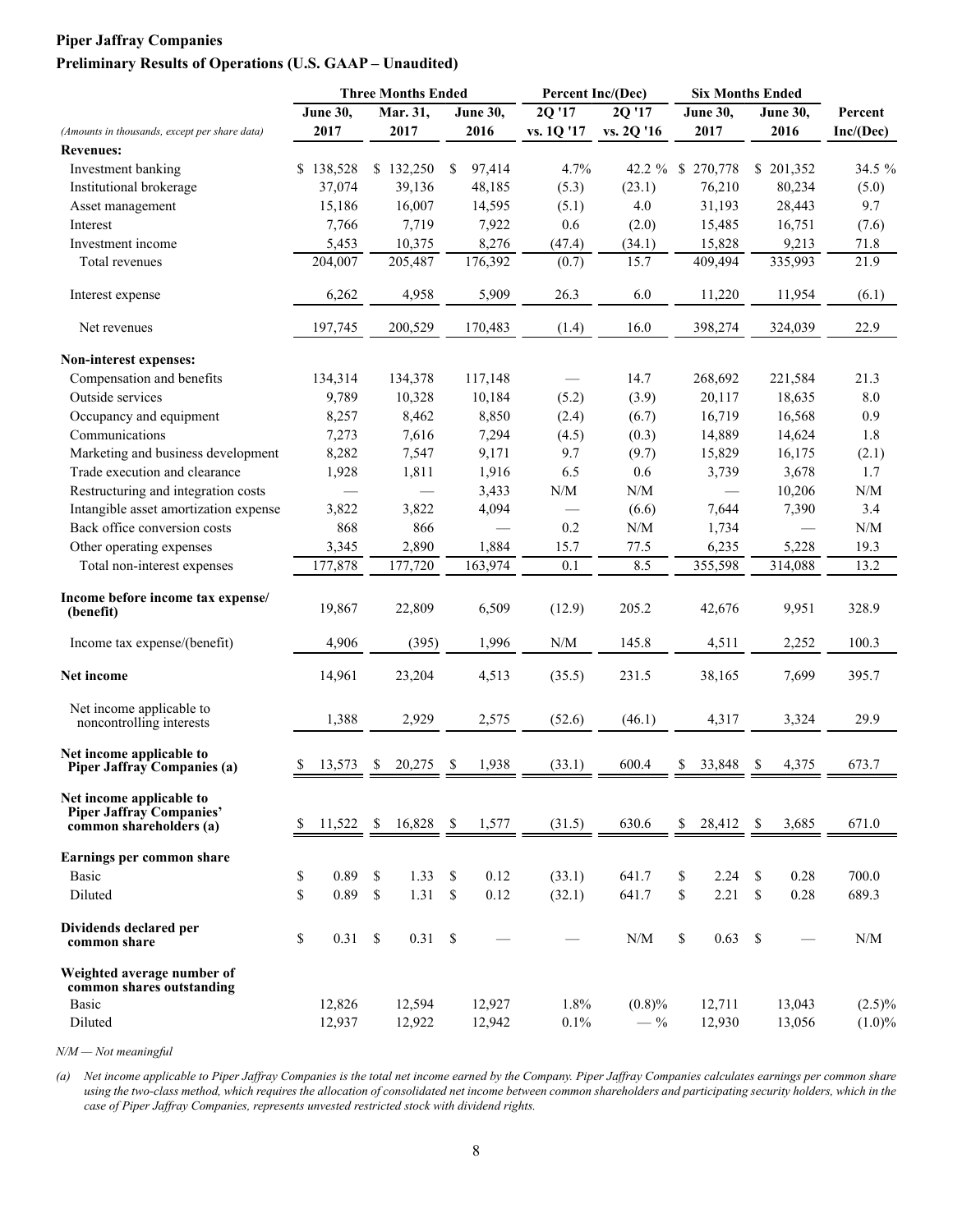# **Piper Jaffray Companies Preliminary Segment Data (U.S. GAAP – Unaudited)**

|                                              |                 | <b>Three Months Ended</b> |             | Percent Inc/(Dec)    |            | <b>Six Months Ended</b> |            |           |
|----------------------------------------------|-----------------|---------------------------|-------------|----------------------|------------|-------------------------|------------|-----------|
| (Dollars in thousands)                       | <b>June 30,</b> | Mar. 31,<br>2017          | June 30,    | $2Q$ <sup>17</sup>   | 2Q '17     | <b>June 30,</b>         | June 30,   | Percent   |
|                                              | 2017            |                           | 2016        | vs. 1Q '17           | vs. 2Q '16 | 2017                    | 2016       | Inc/(Dec) |
| <b>Capital Markets</b><br>Investment banking |                 |                           |             |                      |            |                         |            |           |
|                                              |                 |                           |             |                      |            |                         |            |           |
| Financing                                    |                 |                           |             |                      |            |                         |            |           |
| Equities                                     | \$24,730        | \$23,382                  | \$16,786    | 5.8 %                | 47.3%      | \$48,112                | \$23,352   | 106.0%    |
| Debt                                         | 21,971          | 16,408                    | 33,325      | 33.9                 | (34.1)     | 38,379                  | 49,297     | (22.1)    |
| Advisory services                            | 92,507          | 92,882                    | 48,112      | (0.4)                | 92.3       | 185,389                 | 129,741    | 42.9      |
| Total investment banking                     | 139,208         | 132,672                   | 98,223      | 4.9                  | 41.7       | 271,880                 | 202,390    | 34.3      |
| Institutional sales and trading              |                 |                           |             |                      |            |                         |            |           |
| Equities                                     | 20,569          | 20,106                    | 22,612      | 2.3                  | (9.0)      | 40,675                  | 42,281     | (3.8)     |
| Fixed income                                 | 19,221          | 23,240                    | 28,952      | (17.3)               | (33.6)     | 42,461                  | 46,006     | (7.7)     |
| Total institutional sales and trading        | 39,790          | 43,346                    | 51,564      | (8.2)                | (22.8)     | 83,136                  | 88,287     | (5.8)     |
| Management and performance fees              | 1,497           | 1,997                     | 1,794       | (25.0)               | (16.6)     | 3,494                   | 2,759      | 26.6      |
| Investment income                            | 5,307           | 10,508                    | 7,451       | (49.5)               | (28.8)     | 15,815                  | 9,537      | 65.8      |
| Long-term financing expenses                 | (2,029)         | (2,238)                   | (2,293)     | (9.3)                | (11.5)     | (4,267)                 | (4, 585)   | (6.9)     |
| Net revenues                                 | 183,773         | 186,285                   | 156,739     | (1.3)                | 17.2       | 370,058                 | 298,388    | 24.0      |
| Operating expenses                           | 164,233         | 164,060                   | 152,028     | 0.1                  | 8.0        | 328,293                 | 290,883    | 12.9      |
| Segment pre-tax operating income             | \$19,540        | \$22,225                  | 4,711<br>S  | $(12.1)\%$           | 314.8%     | \$41,765                | 7,505<br>S | 456.5%    |
| Segment pre-tax operating margin             | 10.6%           | 11.9%                     | 3.0%        |                      |            | 11.3%                   | 2.5%       |           |
| <b>Asset Management</b>                      |                 |                           |             |                      |            |                         |            |           |
| Management and performance fees              |                 |                           |             |                      |            |                         |            |           |
| Management fees                              | \$13,689        | \$14,010                  | \$12,801    | $(2.3)\%$            |            | 6.9% \$ 27,699          | \$25,684   | 7.8%      |
| Performance fees                             |                 |                           |             |                      |            |                         |            |           |
| Total management and performance             |                 |                           |             |                      |            |                         |            |           |
| fees                                         | 13,689          | 14,010                    | 12,801      | (2.3)                | 6.9        | 27,699                  | 25,684     | 7.8       |
| Investment income/(loss)                     | 283             | 234                       | 943         | 20.9                 | (70.0)     | 517                     | (33)       | N/M       |
|                                              |                 |                           |             |                      |            |                         |            |           |
| Net revenues                                 | 13,972          | 14,244                    | 13,744      | (1.9)                | 1.7        | 28,216                  | 25,651     | 10.0      |
| Operating expenses                           | 13,645          | 13,660                    | 11,946      | (0.1)                | 14.2       | 27,305                  | 23,205     | 17.7      |
| Segment pre-tax operating income             | 327<br>S.       | 584<br>\$                 | \$<br>1,798 | (44.0)               | (81.8)     | -S<br>911               | \$2,446    | (62.8)    |
| Segment pre-tax operating margin             | 2.3%            | 4.1%                      | 13.1%       |                      |            | 3.2%                    | 9.5%       |           |
| Total                                        |                 |                           |             |                      |            |                         |            |           |
| Net revenues                                 | \$197,745       | \$200,529                 | \$170,483   | $(1.4)\%$            |            | 16.0% \$398,274         | \$324,039  | 22.9%     |
|                                              |                 |                           |             |                      |            |                         |            |           |
| Operating expenses                           | 177,878         | 177,720                   | 163,974     | 0.1                  | 8.5        | 355,598                 | 314,088    | 13.2      |
| Pre-tax operating income                     | \$19,867        | \$22,809                  | 6,509<br>S. | $\frac{(12.9)\%}{2}$ |            | $205.2\%$ \$ 42,676     | \$ 9,951   | 328.9%    |
| Pre-tax operating margin                     | $10.0\%$        | 11.4%                     | 3.8%        |                      |            | 10.7%                   | 3.1%       |           |

*N/M — Not meaningful*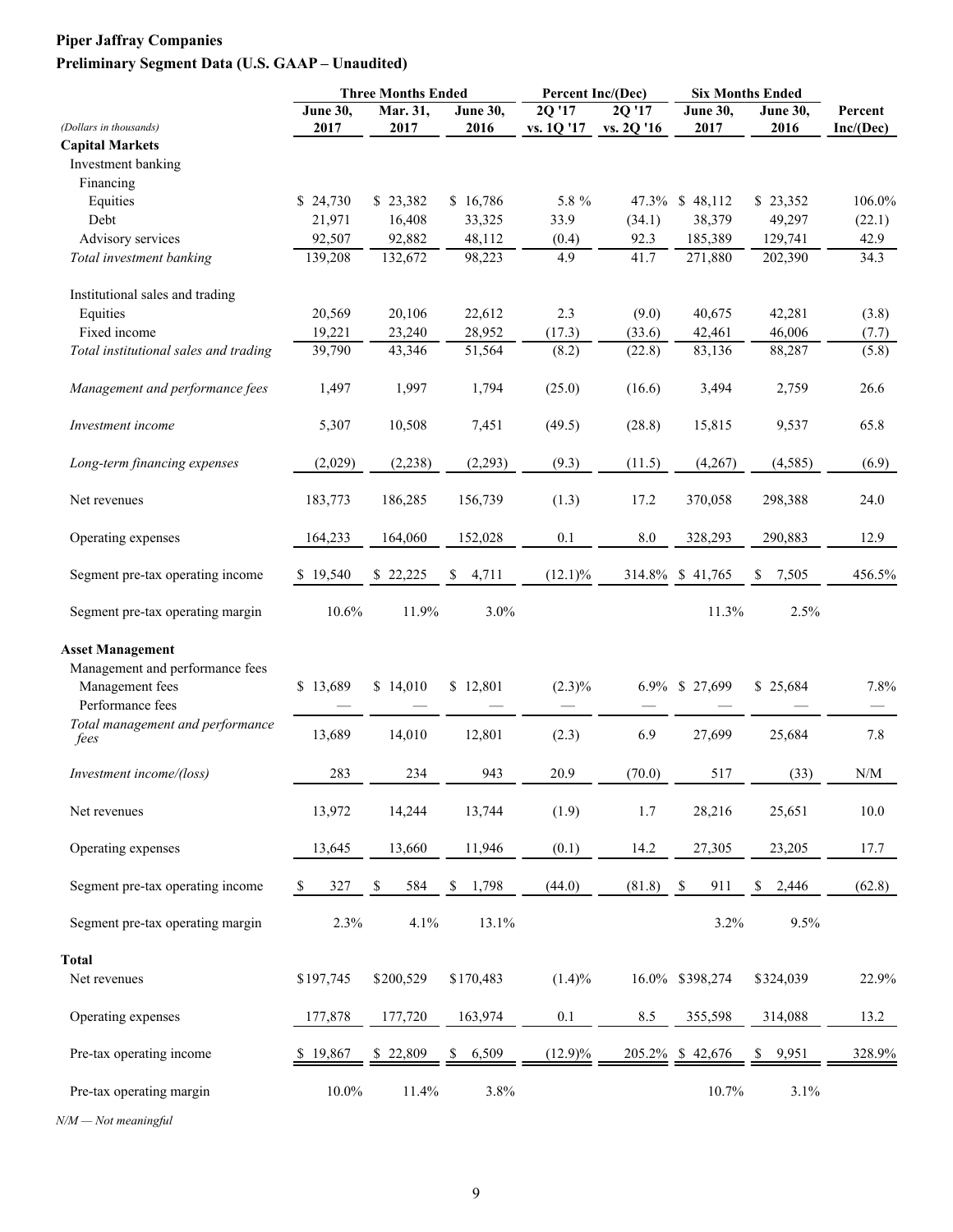#### **Piper Jaffray Companies**

#### **Preliminary Selected Summary Financial Information (Non-GAAP – Unaudited) (1)**

|                                                                                                  |             | <b>Three Months Ended</b> |            | Percent Inc/(Dec) |            |                   | <b>Six Months Ended</b> |           |
|--------------------------------------------------------------------------------------------------|-------------|---------------------------|------------|-------------------|------------|-------------------|-------------------------|-----------|
|                                                                                                  | June 30,    | Mar. 31,                  | June 30,   | 2Q'17             | 20'17      | <b>June 30,</b>   | <b>June 30,</b>         | Percent   |
| (Amounts in thousands, except per share data)                                                    | 2017        | 2017                      | 2016       | vs. 1Q '17        | vs. 2Q '16 | 2017              | 2016                    | Inc/(Dec) |
| <b>Revenues:</b>                                                                                 |             |                           |            |                   |            |                   |                         |           |
| Investment banking                                                                               | \$138,528   | \$132,250                 | \$97,414   | $4.7\%$           | 42.2 $%$   | \$270,778         | \$201,352               | 34.5 %    |
| Institutional brokerage                                                                          | 37,074      | 39,136                    | 47,776     | (5.3)             | (22.4)     | 76,210            | 80,112                  | (4.9)     |
| Asset management                                                                                 | 15,186      | 16,007                    | 14,595     | (5.1)             | 4.0        | 31,193            | 28,443                  | 9.7       |
| Interest                                                                                         | 7,766       | 7,719                     | 7,409      | 0.6               | 4.8        | 15,485            | 15,771                  | (1.8)     |
| Investment income                                                                                | 3,486       | 6,478                     | 5,721      | (46.2)            | (39.1)     | 9,964             | 5,309                   | 87.7      |
| Total revenues                                                                                   | 202,040     | 201,590                   | 172,915    | 0.2               | 16.8       | 403.630           | 330,987                 | 21.9      |
| Interest expense                                                                                 | 6,262       | 4,958                     | 5,727      | 26.3              | 9.3        | 11,220            | 11,592                  | (3.2)     |
| Adjusted net revenues (2)                                                                        | \$195,778   | \$196.632                 | \$167,188  | (0.4)%            | 17.1%      | \$392,410         | \$319,395               | 22.9 %    |
| Non-interest expenses:                                                                           |             |                           |            |                   |            |                   |                         |           |
| Adjusted compensation and benefits (3) \$126,223                                                 |             | \$126,477                 | \$107,086  | (0.2)%            |            | 17.9 % \$252,700  | \$208,216               | 21.4 %    |
| Ratio of adjusted compensation and<br>benefits to adjusted net revenues                          | 64.5%       | 64.3%                     | 64.1%      |                   |            | 64.4%             | 65.2%                   |           |
| Adjusted non-compensation<br>expenses $(4)$                                                      | \$38,992    | \$ 38.466                 | \$38,579   | $1.4\%$           |            | $1.1\%$ \$ 77,458 | 73,588<br>\$            | 5.3 %     |
| Ratio of adjusted non-compensation<br>expenses to adjusted net revenues                          | 19.9%       | 19.6%                     | 23.1%      |                   |            | 19.7%             | 23.0%                   |           |
| <b>Adjusted income:</b>                                                                          |             |                           |            |                   |            |                   |                         |           |
| Adjusted income before adjusted<br>income tax expense $(5)$                                      | \$30,563    | \$ 31,689                 | \$21,523   | $(3.6)\%$         | 42.0 %     | \$62,252          | \$37,591                | 65.6 %    |
| Adjusted operating margin (6)                                                                    | 15.6%       | 16.1%                     | 12.9%      |                   |            | 15.9%             | 11.8%                   |           |
| Adjusted income tax expense (7)                                                                  | 9,289       | 4,208                     | 7,585      | 120.7             | 22.5       | 13,497            | 13,044                  | 3.5       |
| <b>Adjusted net income (8)</b>                                                                   |             |                           |            | $(22.6)\%$        | 52.6 %     |                   |                         | 98.6 %    |
| <i>Effective tax rate</i> $(9)$                                                                  |             |                           | 3.5 2%     |                   |            |                   |                         |           |
| Adjusted net income applicable to<br><b>Piper Jaffray Companies' common</b><br>shareholders (10) | S<br>18.062 | \$22.815                  | \$11,349   | $(20.8)\%$        | 59.2 %     | \$40,935          | \$20,675                | 98.0%     |
| Adjusted earnings per diluted common<br>share                                                    | \$<br>1.40  | 1.77                      | \$<br>0.88 | $(20.9)\%$        | 59.1 % \$  | 3.18              | \$<br>1.58              | 101.3 %   |
| Weighted average number of common<br>shares outstanding<br>Diluted                               | 12,937      | 12,922                    | 12,942     | $0.1 \%$          | $-$ %      | 12,930            | 13,056                  | $(1.0)\%$ |

*This presentation includes non-GAAP measures. The non-GAAP measures are not meant to be considered in isolation or as a substitute for the corresponding U.S. GAAP measures, and should be read only in conjunction with our consolidated financial statements prepared in accordance with U.S. GAAP. For a detailed explanation of the adjustments made to the corresponding U.S. GAAP measures, see "Reconciliation of U.S. GAAP to Selected Summary Financial Information."*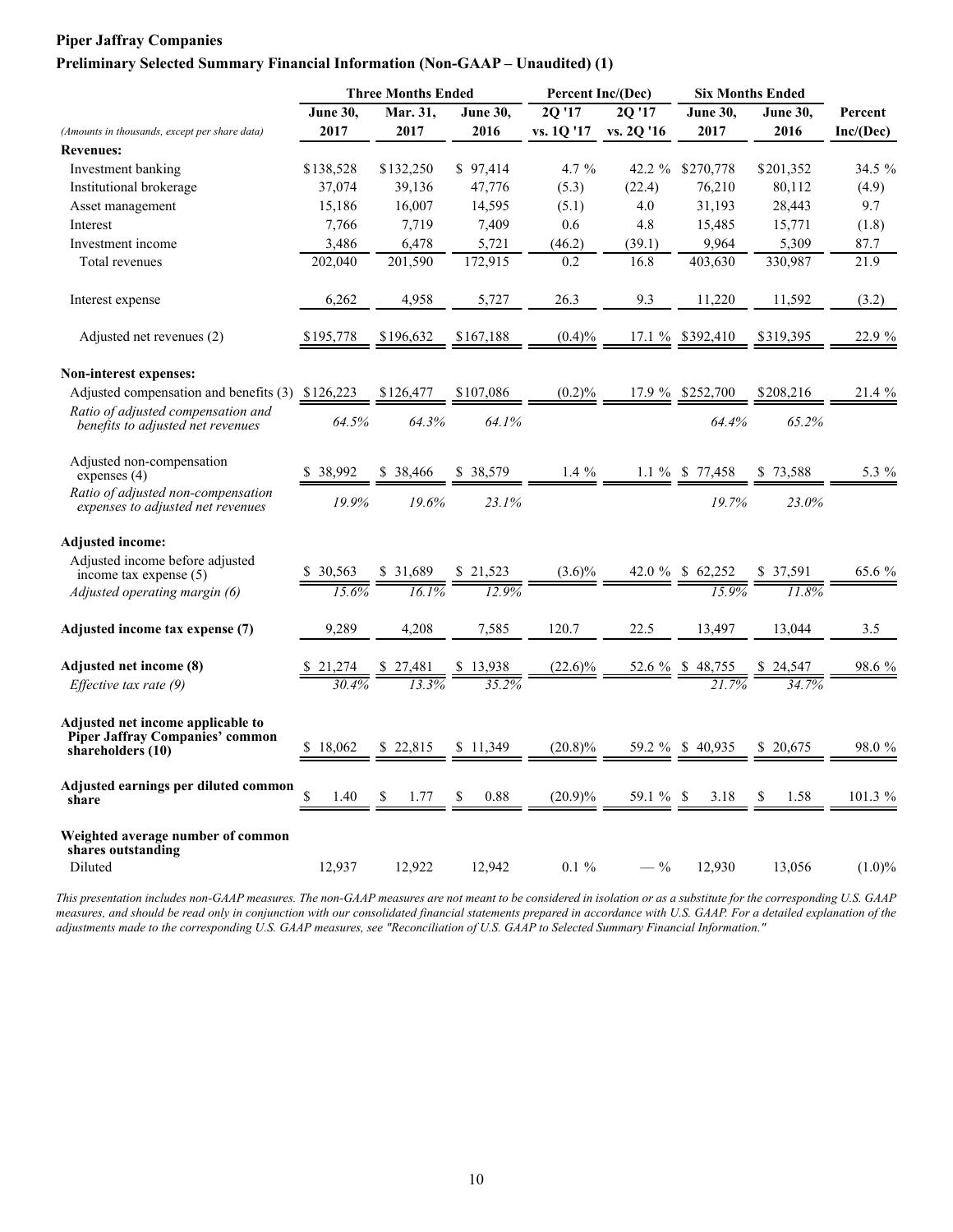## **Piper Jaffray Companies Preliminary Adjusted Segment Data (Non-GAAP – Unaudited)**

|                                                    |          | <b>Three Months Ended</b> |                 | Percent Inc/(Dec) |            |                  | <b>Six Months Ended</b> |           |
|----------------------------------------------------|----------|---------------------------|-----------------|-------------------|------------|------------------|-------------------------|-----------|
|                                                    | June 30, | Mar. 31,                  | <b>June 30.</b> | 2Q '17            | 20 '17     | June 30,         | <b>June 30,</b>         | Percent   |
| (Dollars in thousands)                             | 2017     | 2017                      | 2016            | vs. 1Q '17        | vs. 2Q '16 | 2017             | 2016                    | Inc/(Dec) |
| <b>Capital Markets</b>                             |          |                           |                 |                   |            |                  |                         |           |
| Investment banking                                 |          |                           |                 |                   |            |                  |                         |           |
| Financing                                          |          |                           |                 |                   |            |                  |                         |           |
| Equities                                           | \$24,730 | \$23,382                  | \$16,786        | 5.8 %             | 47.3 $%$   | \$48,112         | \$23,352                | 106.0%    |
| Debt                                               | 21,971   | 16,408                    | 33,325          | 33.9              | (34.1)     | 38,379           | 49,297                  | (22.1)    |
| Advisory services                                  | 92,507   | 92,882                    | 48,112          | (0.4)             | 92.3       | 185,389          | 129,741                 | 42.9      |
| Total investment banking                           | 139,208  | 132,672                   | 98,223          | 4.9               | 41.7       | 271,880          | 202,390                 | 34.3      |
| Institutional sales and trading                    |          |                           |                 |                   |            |                  |                         |           |
| Equities                                           | 20,569   | 20,106                    | 22,612          | 2.3               | (9.0)      | 40,675           | 42,281                  | (3.8)     |
| Fixed income                                       | 19,221   | 23,240                    | 28,212          | (17.3)            | (31.9)     | 42,461           | 45,266                  | (6.2)     |
| Total institutional sales and trading              | 39,790   | 43,346                    | 50,824          | (8.2)             | (21.7)     | 83,136           | 87,547                  | (5.0)     |
| Management and performance fees                    | 1,497    | 1,997                     | 1,794           | (25.0)            | (16.6)     | 3,494            | 2,759                   | 26.6      |
| Investment income                                  | 3,340    | 6,611                     | 4,896           | (49.5)            | (31.8)     | 9,951            | 5,633                   | 76.7      |
| Long-term financing expenses                       | (2,029)  | (2, 238)                  | (2,293)         | (9.3)             | (11.5)     | (4,267)          | (4, 585)                | (6.9)     |
| Adjusted net revenues (2)                          | 181,806  | 182,388                   | 153,444         | (0.3)             | 18.5       | 364,194          | 293,744                 | 24.0      |
| Adjusted operating expenses (12)                   | 152,847  | 152,561                   | 135,106         | 0.2               | 13.1       | 305,408          | 261,382                 | 16.8      |
| Adjusted segment pre-tax operating<br>income $(5)$ | \$28,959 | \$29,827                  | \$18,338        | $(2.9)\%$         |            | 57.9 % \$ 58,786 | \$32,362                | 81.7%     |
| Adjusted segment pre-tax operating<br>margin $(6)$ | 15.9%    | 16.4%                     | 12.0%           |                   |            | 16.1%            | 11.0%                   |           |

*Continued on next page*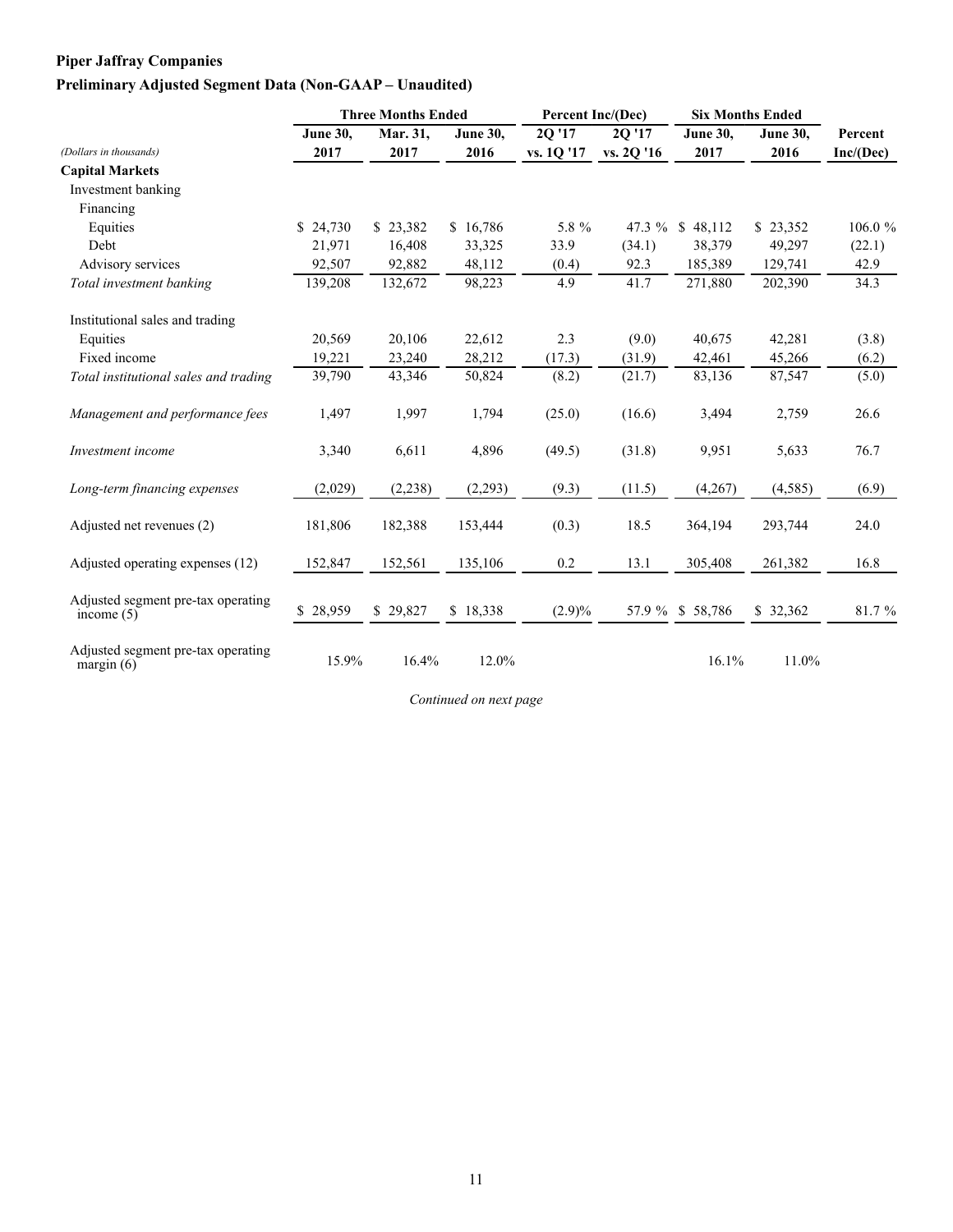|                                                                                        |                 | <b>Three Months Ended</b> |                 | <b>Percent Inc/(Dec)</b> |            | <b>Six Months Ended</b> |             |                                                             |
|----------------------------------------------------------------------------------------|-----------------|---------------------------|-----------------|--------------------------|------------|-------------------------|-------------|-------------------------------------------------------------|
|                                                                                        | <b>June 30,</b> | Mar. 31,                  | <b>June 30,</b> | 2Q'17                    | 2Q '17     | June 30,                | June 30,    | Percent                                                     |
| (Dollars in thousands)                                                                 | 2017            | 2017                      | 2016            | vs. 1Q '17               | vs. 2Q '16 | 2017                    | 2016        | Inc/(Dec)                                                   |
| <b>Asset Management</b>                                                                |                 |                           |                 |                          |            |                         |             |                                                             |
| Management and performance fees                                                        |                 |                           |                 |                          |            |                         |             |                                                             |
| Management fees                                                                        | \$13,689        | \$14,010                  | \$12,801        | $(2.3)\%$                | 6.9 $%$    | \$27,699                | \$25,684    | 7.8 %                                                       |
| Performance fees                                                                       |                 |                           |                 |                          |            |                         |             |                                                             |
| Total management and<br>performance fees                                               | 13,689          | 14,010                    | 12,801          | (2.3)                    | 6.9        | 27,699                  | 25,684      | 7.8                                                         |
| Investment income/(loss)                                                               | 283             | 234                       | 943             | 20.9                     | (70.0)     | 517                     | (33)        | $\ensuremath{\text{N}}\xspace/\ensuremath{\text{M}}\xspace$ |
| Net revenues                                                                           | 13,972          | 14,244                    | 13,744          | (1.9)                    | 1.7        | 28,216                  | 25,651      | 10.0                                                        |
| Adjusted operating expenses (13)                                                       | 12,368          | 12,382                    | 10,559          | (0.1)                    | 17.1       | 24,750                  | 20,422      | 21.2                                                        |
| Adjusted segment pre-tax operating<br>income $(13)$                                    | \$<br>1,604     | \$<br>1,862               | 3,185<br>\$     | $(13.9)\%$               | $(49.6)\%$ | \$<br>3,466             | 5,229<br>\$ | $(33.7)\%$                                                  |
| Adjusted segment pre-tax operating<br>margin $(6)$                                     | 11.5%           | 13.1%                     | 23.2%           |                          |            | 12.3%                   | 20.4%       |                                                             |
| Adjusted segment pre-tax operating<br>margin excluding investment<br>income/(loss) $*$ | 9.7%            | 11.6%                     | 17.5%           |                          |            | 10.6%                   | 20.5%       |                                                             |
| <b>Total</b>                                                                           |                 |                           |                 |                          |            |                         |             |                                                             |
| Adjusted net revenues (2)                                                              | \$195,778       | \$196,632                 | \$167,188       | $(0.4)\%$                |            | 17.1 % \$392,410        | \$319,395   | 22.9 %                                                      |
| Adjusted operating expenses (12)                                                       | 165,215         | 164,943                   | 145,665         | 0.2                      | 13.4       | 330,158                 | 281,804     | 17.2                                                        |
| Adjusted pre-tax operating income (5)                                                  | \$ 30,563       | \$ 31,689                 | \$21,523        | $(3.6)\%$                |            | 42.0 % \$ 62,252        | \$ 37,591   | 65.6 %                                                      |
| Adjusted pre-tax operating margin (6)                                                  | 15.6%           | 16.1%                     | 12.9%           |                          |            | 15.9%                   | 11.8%       |                                                             |

*N/M — Not meaningful*

*This presentation includes non-GAAP measures. The non-GAAP measures are not meant to be considered in isolation or as a substitute for the corresponding U.S. GAAP measures, and should be read only in conjunction with our consolidated financial statements prepared in accordance with U.S. GAAP. For a detailed explanation of the adjustments made to the corresponding U.S. GAAP measures, see "Reconciliation of U.S. GAAP to Selected Summary Financial Information."*

*\* Management believes that presenting adjusted segment pre-tax operating margin excluding investment income/(loss), a non-GAAP measure, provides the most meaningful basis for comparison of the operating results for the Asset Management segment across periods.*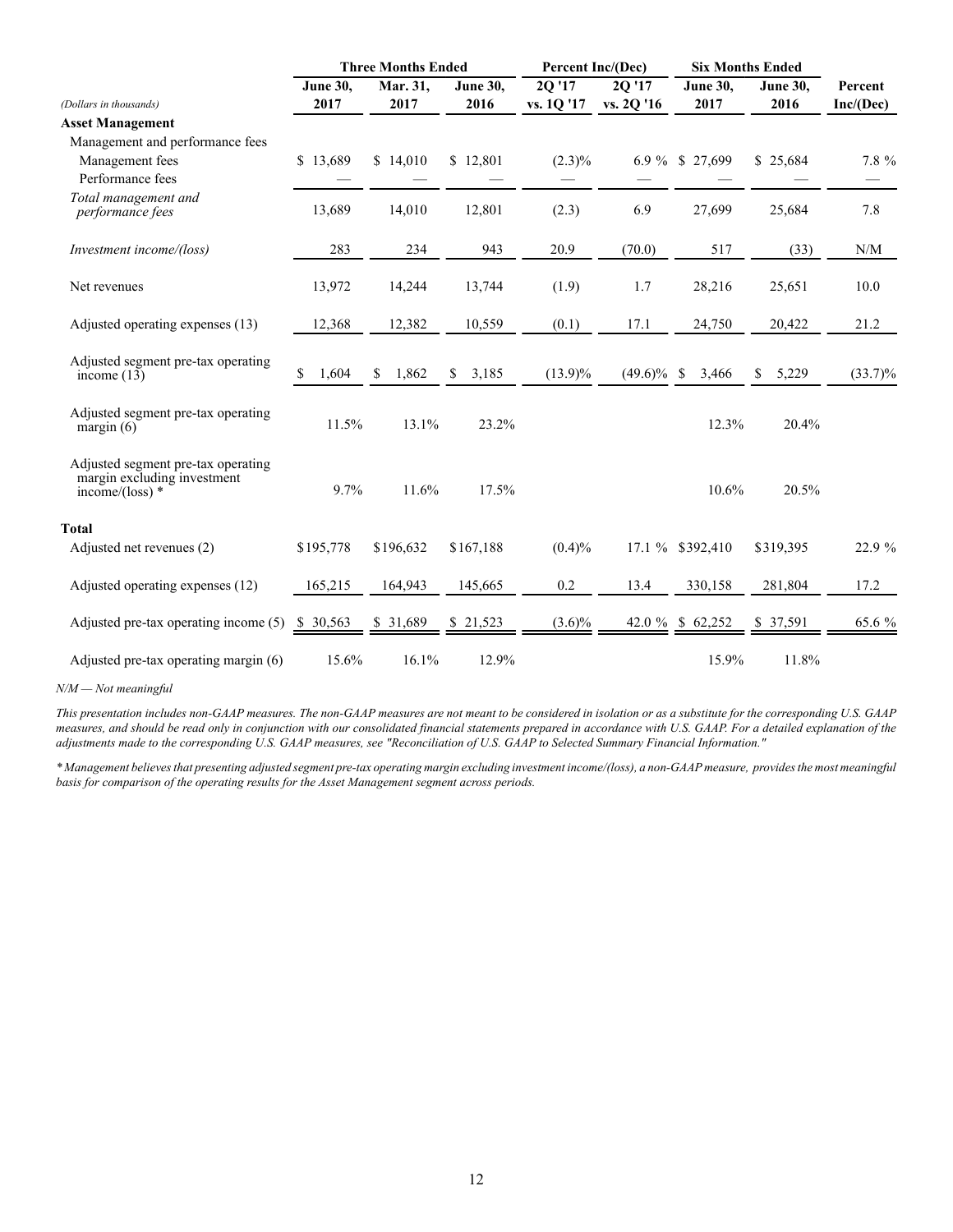## **Piper Jaffray Companies**

# **Reconciliation of U.S. GAAP to Selected Summary Financial Information (1) (Unaudited)**

|                                                                    |                      | <b>Three Months Ended</b> | <b>Six Months Ended</b> |                        |                 |  |
|--------------------------------------------------------------------|----------------------|---------------------------|-------------------------|------------------------|-----------------|--|
|                                                                    | <b>June 30,</b>      | Mar. 31,                  | <b>June 30,</b>         | <b>June 30,</b>        | <b>June 30,</b> |  |
| (Amounts in thousands, except per share data)                      | 2017                 | 2017                      | 2016                    | 2017                   | 2016            |  |
| <b>Consolidated</b>                                                |                      |                           |                         |                        |                 |  |
| Net revenues:                                                      |                      |                           |                         |                        |                 |  |
| Net revenues – U.S. GAAP basis                                     | \$197,745            | \$200,529                 | \$170,483               | \$398,274              | \$324,039       |  |
| Adjustments:                                                       |                      |                           |                         |                        |                 |  |
| Revenue related to noncontrolling interests (11)                   | (1,967)              | (3,897)                   | (3,295)                 | (5,864)                | (4,644)         |  |
| Adjusted net revenues                                              | \$195,778            | \$196,632                 | \$167,188               | \$392,410              | \$319,395       |  |
| <b>Compensation and benefits:</b>                                  |                      |                           |                         |                        |                 |  |
| Compensation and benefits - U.S. GAAP basis                        | \$134,314            | \$134,378                 | \$117,148               | \$268,692              | \$221,584       |  |
| Adjustments:                                                       |                      |                           |                         |                        |                 |  |
| Compensation from acquisition-related agreements                   | (8,091)              | (7,901)                   | (10,062)                | (15,992)               | (13,368)        |  |
| Adjusted compensation and benefits                                 | \$126,223            | $\sqrt{3}126,477$         | \$107,086               | \$252,700              | \$208,216       |  |
| <b>Non-compensation expenses:</b>                                  |                      |                           |                         |                        |                 |  |
| Non-compensation expenses - U.S. GAAP basis                        | \$43,564             | \$43,342                  | \$46,826                | \$86,906               | \$92,504        |  |
| Adjustments:                                                       |                      |                           |                         |                        |                 |  |
| Non-compensation expenses related to noncontrolling interests (11) | (579)                | (968)                     | (720)                   | (1, 547)               | (1,320)         |  |
| Restructuring and integration costs                                |                      |                           | (3, 433)                |                        | (10, 206)       |  |
| Amortization of intangible assets related to acquisitions          | (3,822)              | (3,822)                   | (4,094)                 | (7, 644)               | (7,390)         |  |
| Non-compensation expenses from acquisition-related agreements      | (171)                | (86)                      |                         | (257)                  |                 |  |
| Adjusted non-compensation expenses                                 | \$38,992             | \$ 38,466                 | \$38,579                | \$77,458               | \$73,588        |  |
| Income before income tax expense/(benefit):                        |                      |                           |                         |                        |                 |  |
| Income before income tax expense/(benefit) - U.S. GAAP basis       | \$<br>19,867         | \$22,809                  | \$<br>6,509             | \$42,676               | \$<br>9,951     |  |
| Adjustments:                                                       |                      |                           |                         |                        |                 |  |
| Revenue related to noncontrolling interests (11)                   | (1,967)              | (3,897)                   | (3,295)                 | (5,864)                | (4,644)         |  |
| Expenses related to noncontrolling interests (11)                  | 579                  | 968                       | 720                     | 1,547                  | 1,320           |  |
| Compensation from acquisition-related agreements                   | 8,091                | 7,901                     | 10,062                  | 15,992                 | 13,368          |  |
| Restructuring and integration costs                                |                      |                           | 3,433                   |                        | 10,206          |  |
| Amortization of intangible assets related to acquisitions          | 3,822                | 3,822                     | 4,094                   | 7,644                  | 7,390           |  |
| Non-compensation expenses from acquisition-related agreements      | 171                  | 86                        |                         | 257                    |                 |  |
| Adjusted income before adjusted income tax expense                 | 30,563               | 31,689<br>\$              | 21,523<br>\$            | 62,252<br>S.           | 37,591<br>\$    |  |
| Income tax expense/(benefit):                                      |                      |                           |                         |                        |                 |  |
| Income tax expense/(benefit) - U.S. GAAP basis                     | \$<br>4,906          | \$<br>(395)               | 1,996<br>\$             | 4,511<br>\$            | 2,252<br>\$     |  |
| Tax effect of adjustments:                                         |                      |                           |                         |                        |                 |  |
| Compensation from acquisition-related agreements                   | 2,843                | 3,095                     | 3,439                   | 5,938                  | 4,725           |  |
| Restructuring and integration costs                                |                      |                           | 557                     |                        | 3,192           |  |
| Amortization of intangible assets related to acquisitions          | 1,474                | 1,475                     | 1,593                   | 2,949                  | 2,875           |  |
| Non-compensation expenses from acquisition related agreements      | 66                   | 33                        |                         | 99                     |                 |  |
| Adjusted income tax expense                                        | $\mathbf S$<br>9,289 | 4,208<br>\$               | 7,585<br>\$             | 13,497<br>$\mathbb{S}$ | \$13,044        |  |

*Continued on next page*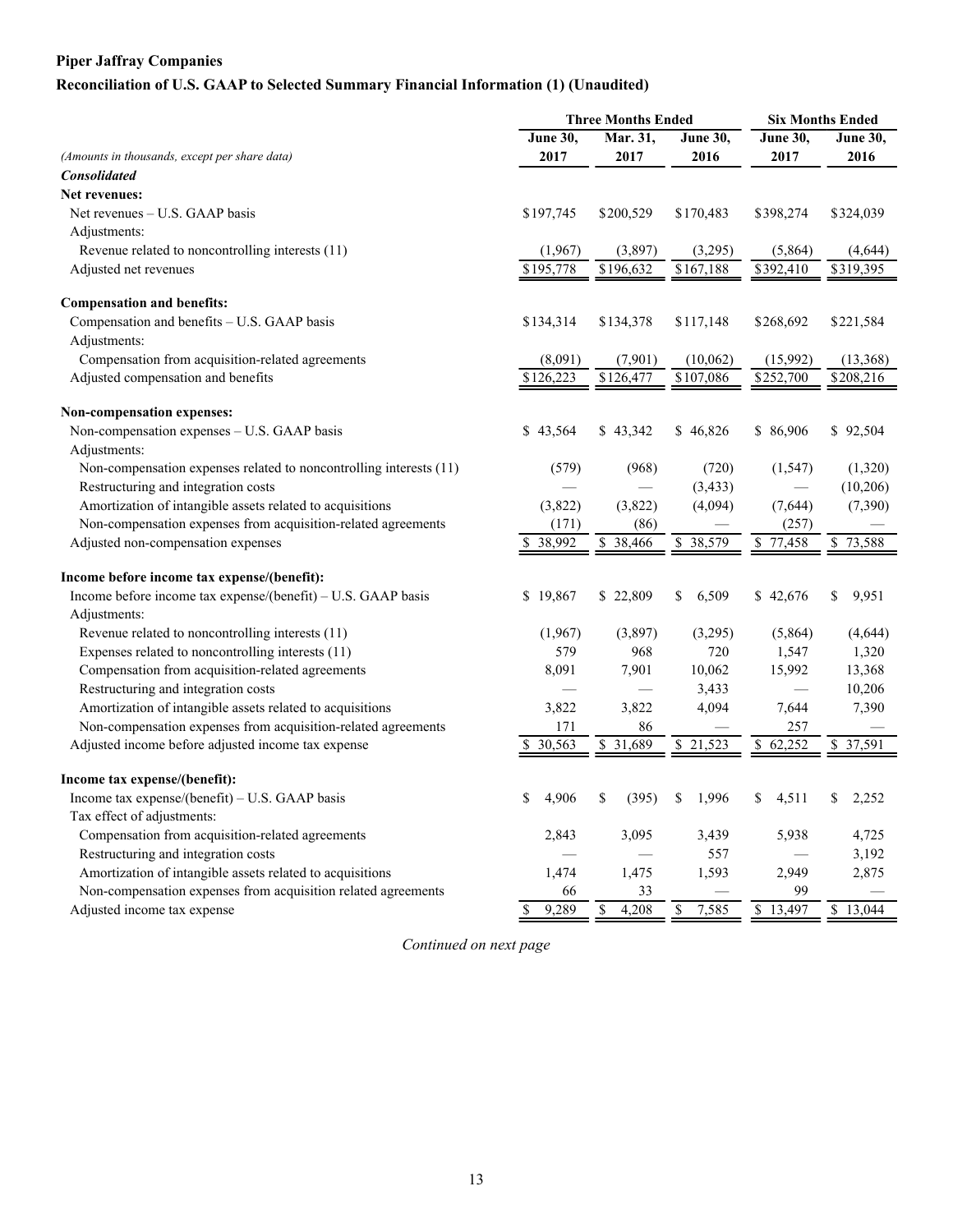|                                                                                              |              | <b>Three Months Ended</b> | <b>Six Months Ended</b> |                        |                         |  |
|----------------------------------------------------------------------------------------------|--------------|---------------------------|-------------------------|------------------------|-------------------------|--|
|                                                                                              | June 30,     | Mar. 31,                  | June 30,                | <b>June 30,</b>        | <b>June 30,</b><br>2016 |  |
| (Amounts in thousands, except per share data)                                                | 2017         | 2017                      | 2016                    | 2017                   |                         |  |
| Net income applicable to Piper Jaffray Companies:                                            |              |                           |                         |                        |                         |  |
| Net income applicable to Piper Jaffray Companies - U.S. GAAP basis                           | 13,573<br>\$ | \$20,275                  | 1,938<br>\$             | \$ 33,848              | \$<br>4,375             |  |
| Adjustments:                                                                                 |              |                           |                         |                        |                         |  |
| Compensation from acquisition-related agreements                                             | 5,248        | 4,806                     | 6,623                   | 10,054                 | 8,643                   |  |
| Restructuring and integration costs                                                          |              |                           | 2,876                   |                        | 7,014                   |  |
| Amortization of intangible assets related to acquisitions                                    | 2,348        | 2,347                     | 2,501                   | 4,695                  | 4,515                   |  |
| Non-compensation expenses from acquisition-related agreements                                | 105          | 53                        |                         | 158                    |                         |  |
| Adjusted net income                                                                          | 21,274       | \$27,481                  | \$13,938                | $\overline{\$}$ 48,755 | \$24,547                |  |
| Net income applicable to Piper Jaffray Companies' common<br>shareholders:                    |              |                           |                         |                        |                         |  |
| Net income applicable to Piper Jaffray Companies' common stockholders<br>$-$ U.S. GAAP basis | \$11,522     | \$16,828                  | \$<br>1,577             | \$28,412               | \$<br>3,685             |  |
| Adjustments:                                                                                 |              |                           |                         |                        |                         |  |
| Compensation from acquisition-related agreements                                             | 4,457        | 3,992                     | 5,393                   | 8,446                  | 7,280                   |  |
| Restructuring and integration costs                                                          |              |                           | 2,343                   |                        | 5,907                   |  |
| Amortization of intangible assets related to acquisitions                                    | 1,993        | 1,950                     | 2,036                   | 3,942                  | 3,803                   |  |
| Non-compensation expenses from acquisition-related agreements                                | 90           | 45                        |                         | 135                    |                         |  |
| Adjusted net income applicable to Piper Jaffray Companies' common<br>stockholders            | 18,062       | \$22,815                  | \$11,349                | \$40,935               | 20,675<br>S.            |  |
| Earnings per diluted common share:                                                           |              |                           |                         |                        |                         |  |
| Earnings per diluted common share - U.S. GAAP basis                                          | \$<br>0.89   | \$<br>1.31                | \$<br>0.12              | \$<br>2.21             | \$<br>0.28              |  |
| Adjustments:                                                                                 |              |                           |                         |                        |                         |  |
| Compensation from acquisition-related agreements                                             | 0.34         | 0.31                      | 0.42                    | 0.65                   | 0.56                    |  |
| Restructuring and integration costs                                                          |              |                           | 0.18                    |                        | 0.45                    |  |
| Amortization of intangible assets related to acquisitions                                    | 0.15         | 0.15                      | 0.16                    | 0.30                   | 0.29                    |  |
| Non-compensation expenses from acquisition-related agreements                                | 0.01         |                           |                         | 0.01                   |                         |  |
| Adjusted earnings per diluted common share                                                   | 1.40<br>\$   | 1.77<br>\$                | \$<br>0.88              | \$<br>3.18             | 1.58<br>\$              |  |

*Continued on next page*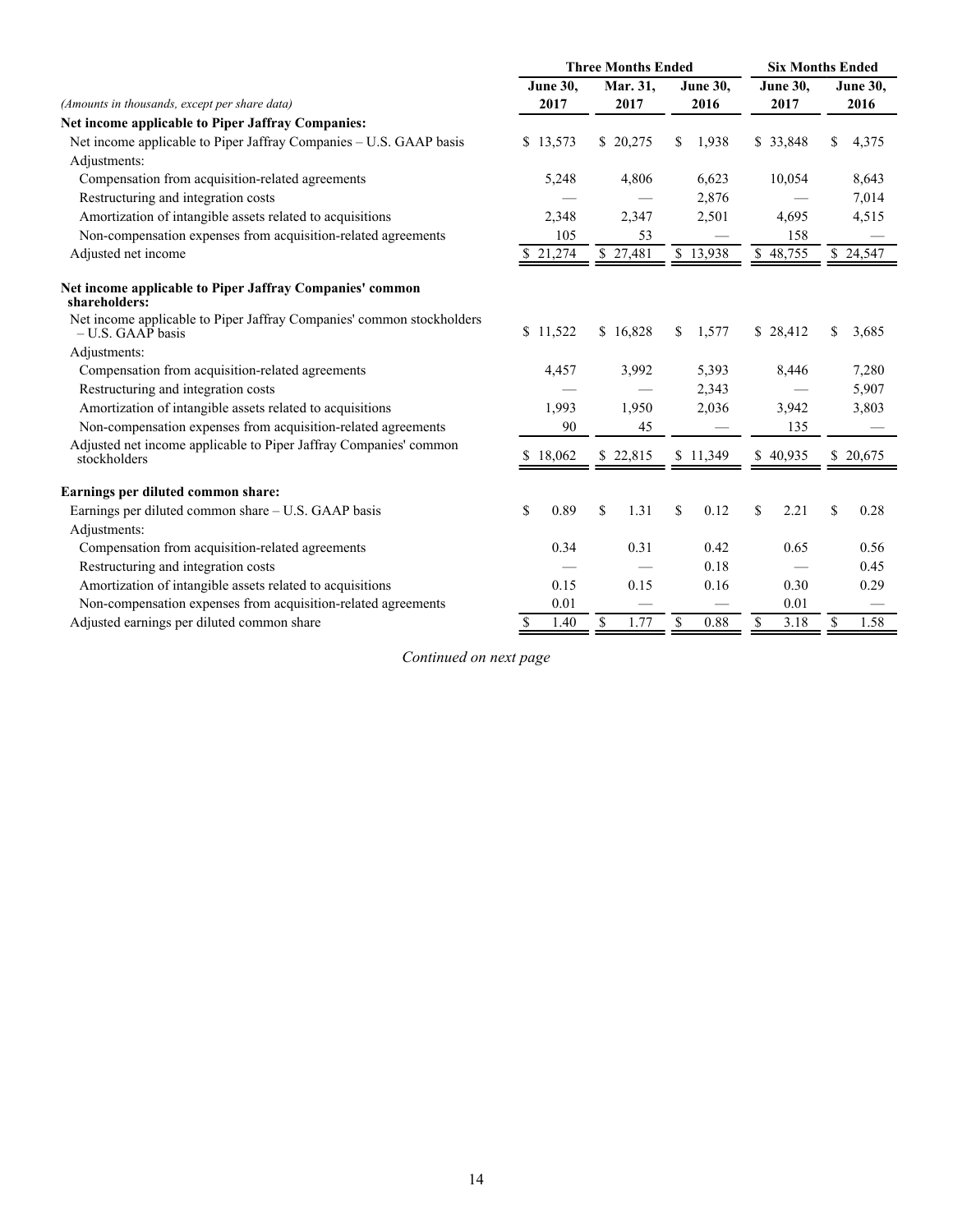|                                                               | <b>Three Months Ended</b> |                 |               |            |    |                 |     | <b>Six Months Ended</b> |               |                 |  |  |
|---------------------------------------------------------------|---------------------------|-----------------|---------------|------------|----|-----------------|-----|-------------------------|---------------|-----------------|--|--|
|                                                               |                           | <b>June 30,</b> | Mar. 31,      |            |    | <b>June 30,</b> |     | June 30,                |               | <b>June 30,</b> |  |  |
| (Amounts in thousands, except per share data)                 |                           | 2017            | 2017          |            |    | 2016            |     | 2017                    |               | 2016            |  |  |
| <b>Capital Markets</b>                                        |                           |                 |               |            |    |                 |     |                         |               |                 |  |  |
| Net revenues:                                                 |                           |                 |               |            |    |                 |     |                         |               |                 |  |  |
| Net revenues – U.S. GAAP basis                                |                           | \$183,773       | \$186,285     |            |    | \$156,739       |     | \$ 370,058              |               | \$298,388       |  |  |
| Adjustments:                                                  |                           |                 |               |            |    |                 |     |                         |               |                 |  |  |
| Revenue related to noncontrolling interests (11)              |                           | (1,967)         |               | (3,897)    |    | (3,295)         |     | (5,864)                 |               | (4,644)         |  |  |
| Adjusted net revenues                                         |                           | 181,806         | \$            | 182,388    | \$ | 153,444         | \$  | 364,194                 | S.            | 293,744         |  |  |
| <b>Operating expenses:</b>                                    |                           |                 |               |            |    |                 |     |                         |               |                 |  |  |
| Operating expenses - U.S. GAAP basis                          |                           | \$164,233       | \$164,060     |            |    | \$152,028       |     | \$328,293               |               | \$290,883       |  |  |
| Adjustments:                                                  |                           |                 |               |            |    |                 |     |                         |               |                 |  |  |
| Expenses related to noncontrolling interests (11)             |                           | (579)           |               | (968)      |    | (720)           |     | (1, 547)                |               | (1,320)         |  |  |
| Compensation from acquisition-related agreements              |                           | (8,091)         |               | (7,901)    |    | (10,062)        |     | (15,992)                |               | (13,368)        |  |  |
| Restructuring and integration costs                           |                           |                 |               |            |    | (3, 433)        |     |                         |               | (10, 197)       |  |  |
| Amortization of intangible assets related to acquisitions     |                           | (2, 545)        |               | (2, 544)   |    | (2,707)         |     | (5,089)                 |               | (4,616)         |  |  |
| Non-compensation expenses from acquisition-related agreements |                           | (171)           |               | (86)       |    |                 |     | (257)                   |               |                 |  |  |
| Adjusted operating expenses                                   |                           | 152,847         | \$            | 152,561    |    | \$135,106       |     | \$ 305,408              |               | \$261,382       |  |  |
| <b>Segment pre-tax operating income:</b>                      |                           |                 |               |            |    |                 |     |                         |               |                 |  |  |
| Segment pre-tax operating income - U.S. GAAP basis            | \$                        | 19,540          | S             | 22,225     | -S | 4,711           | S   | 41,765                  | -S            | 7,505           |  |  |
| Adjustments:                                                  |                           |                 |               |            |    |                 |     |                         |               |                 |  |  |
| Revenue related to noncontrolling interests (11)              |                           | (1,967)         |               | (3,897)    |    | (3,295)         |     | (5,864)                 |               | (4,644)         |  |  |
| Expenses related to noncontrolling interests (11)             |                           | 579             |               | 968        |    | 720             |     | 1,547                   |               | 1,320           |  |  |
| Compensation from acquisition-related agreements              |                           | 8,091           |               | 7,901      |    | 10,062          |     | 15,992                  |               | 13,368          |  |  |
| Restructuring and integration costs                           |                           |                 |               |            |    | 3,433           |     |                         |               | 10,197          |  |  |
| Amortization of intangible assets related to acquisitions     |                           | 2,545           |               | 2,544      |    | 2,707           |     | 5,089                   |               | 4,616           |  |  |
| Non-compensation expenses from acquisition-related agreements |                           | 171             |               | 86         |    |                 |     | 257                     |               |                 |  |  |
| Adjusted segment pre-tax operating income                     |                           | 28,959          |               | 29,827     | S  | 18,338          |     | 58,786                  |               | 32,362          |  |  |
| <b>Asset Management</b>                                       |                           |                 |               |            |    |                 |     |                         |               |                 |  |  |
| <b>Operating expenses:</b>                                    |                           |                 |               |            |    |                 |     |                         |               |                 |  |  |
| Operating expenses - U.S. GAAP basis                          | \$                        | 13,645          | -S            | 13,660     | \$ | 11,946          | S.  | 27,305                  | S             | 23,205          |  |  |
| Adjustments:                                                  |                           |                 |               |            |    |                 |     |                         |               |                 |  |  |
| Restructuring and integration costs                           |                           |                 |               |            |    |                 |     |                         |               | (9)             |  |  |
| Amortization of intangible assets related to acquisitions     |                           | (1,277)         |               | (1,278)    |    | (1, 387)        |     | (2, 555)                |               | (2,774)         |  |  |
| Adjusted operating expenses                                   |                           | 12,368          |               | 12,382     | \$ | 10,559          |     | 24,750 \$               |               | 20.422          |  |  |
| Segment pre-tax operating income:                             |                           |                 |               |            |    |                 |     |                         |               |                 |  |  |
| Segment pre-tax operating income - U.S. GAAP basis            | \$                        | 327             | <sup>\$</sup> | 584        | \$ | 1,798           | -\$ | 911                     | <sup>\$</sup> | 2,446           |  |  |
| Adjustments:                                                  |                           |                 |               |            |    |                 |     |                         |               |                 |  |  |
| Restructuring and integration costs                           |                           |                 |               |            |    |                 |     |                         |               | 9               |  |  |
| Amortization of intangible assets related to acquisitions     |                           | 1,277           |               | 1,278      |    | 1,387           |     | 2,555                   |               | 2,774           |  |  |
| Adjusted segment pre-tax operating income                     |                           | 1,604           | - \$          | $1,862$ \$ |    | 3,185           | -S  | $3,466$ \$              |               | 5,229           |  |  |

*This presentation includes non-GAAP measures. The non-GAAP measures are not meant to be considered in isolation or as a substitute for the corresponding U.S. GAAP measures, and should be read only in conjunction with our consolidated financial statements prepared in accordance with U.S. GAAP.*